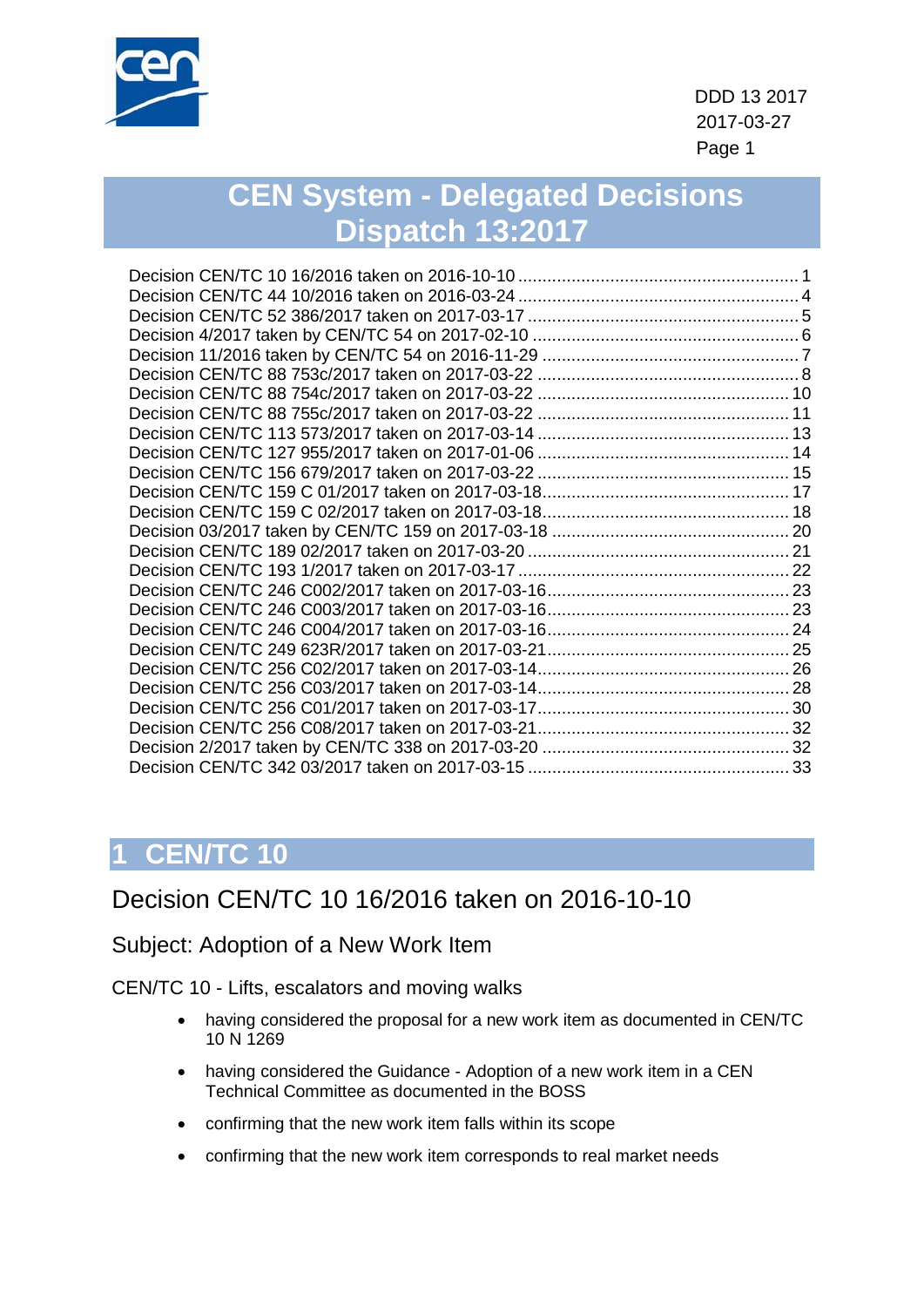- confirming that the resources to complete the work below are available
- decides to register the work item described below in its active programme of work

| <b>Section</b>                               | <b>Details</b>                                                                                                                                                                                                                                                                                                                                                                                                                                                                                                                                                                                                                                                                                                                                                                                                                                                                                                                                                                                                                                                                                                                                                                                                                                                                                                                                                                                                                                                                                                                                                                                                                                                                                                                                                                                                                                                                                                                   |
|----------------------------------------------|----------------------------------------------------------------------------------------------------------------------------------------------------------------------------------------------------------------------------------------------------------------------------------------------------------------------------------------------------------------------------------------------------------------------------------------------------------------------------------------------------------------------------------------------------------------------------------------------------------------------------------------------------------------------------------------------------------------------------------------------------------------------------------------------------------------------------------------------------------------------------------------------------------------------------------------------------------------------------------------------------------------------------------------------------------------------------------------------------------------------------------------------------------------------------------------------------------------------------------------------------------------------------------------------------------------------------------------------------------------------------------------------------------------------------------------------------------------------------------------------------------------------------------------------------------------------------------------------------------------------------------------------------------------------------------------------------------------------------------------------------------------------------------------------------------------------------------------------------------------------------------------------------------------------------------|
| 1. Deliverable                               | <b>EN</b>                                                                                                                                                                                                                                                                                                                                                                                                                                                                                                                                                                                                                                                                                                                                                                                                                                                                                                                                                                                                                                                                                                                                                                                                                                                                                                                                                                                                                                                                                                                                                                                                                                                                                                                                                                                                                                                                                                                        |
| 2. This item<br>corresponds to               | The revision of an EN<br>EN 81-40:2008                                                                                                                                                                                                                                                                                                                                                                                                                                                                                                                                                                                                                                                                                                                                                                                                                                                                                                                                                                                                                                                                                                                                                                                                                                                                                                                                                                                                                                                                                                                                                                                                                                                                                                                                                                                                                                                                                           |
| 3. Document<br>developed in drafting<br>body | CEN/TC 10 - Lifts, escalators and moving walks                                                                                                                                                                                                                                                                                                                                                                                                                                                                                                                                                                                                                                                                                                                                                                                                                                                                                                                                                                                                                                                                                                                                                                                                                                                                                                                                                                                                                                                                                                                                                                                                                                                                                                                                                                                                                                                                                   |
| 4. Title                                     | Safety rules for the construction and installation of lifts - Special lifts<br>for the transport of persons and goods - Part 40: Stairlifts and inclined<br>lifting platforms intended for persons with impaired mobility                                                                                                                                                                                                                                                                                                                                                                                                                                                                                                                                                                                                                                                                                                                                                                                                                                                                                                                                                                                                                                                                                                                                                                                                                                                                                                                                                                                                                                                                                                                                                                                                                                                                                                        |
| 5. Scope                                     | 1.1<br>This European Standard deals with safety requirements for<br>construction, manufacturing, installation, maintenance and<br>dismantling of electrically operated stairlifts (chair, standing platform<br>and wheelchair platform) affixed to a building structure, moving in an<br>inclined plane and intended for use by persons with impaired mobility:<br>- travelling over a staircase or an accessible inclined surface;<br>- intended for use by one person;<br>- whose carriage is directly retained and guided by a guide rail or rails;<br>- supported or sustained by chain, rack and pinion, screw and nut,<br>friction traction drive, rope and ball.<br>The standard identifies hazards as listed in Clause 4 which<br>1.2 <sub>1</sub><br>arise during the various phases in the life of such equipment and<br>describes methods for the elimination or reduction of these hazards<br>when used as intended by the manufacturer.<br>1.3<br>This European standard does not specify the additional<br>requirements for:<br>- operation in severe conditions (e.g. extreme climates, strong<br>magnetic fields);<br>- lightning protection;<br>- operation subject to special rules (e.g. potentially explosive<br>atmospheres);<br>handling of materials the nature of which could lead to dangerous<br>situations;<br>- use of energy systems other than electricity;<br>- hazards occurring during manufacture;<br>- earthquakes, flooding, fire;<br>- type C wheelchairs as defined in EN 12183 and/or EN 12184;<br>- evacuation during a fire;<br>- stairlifts for goods only;<br>- concrete, hardcore, timber or other foundation or building<br>arrangement;<br>- design of anchorage bolts to the supporting structure.<br>NOTE For the actual type of machinery, noise is not considered a<br>significant nor relevant hazard.<br>This document is not applicable to power operated stairlifts<br>1.4 |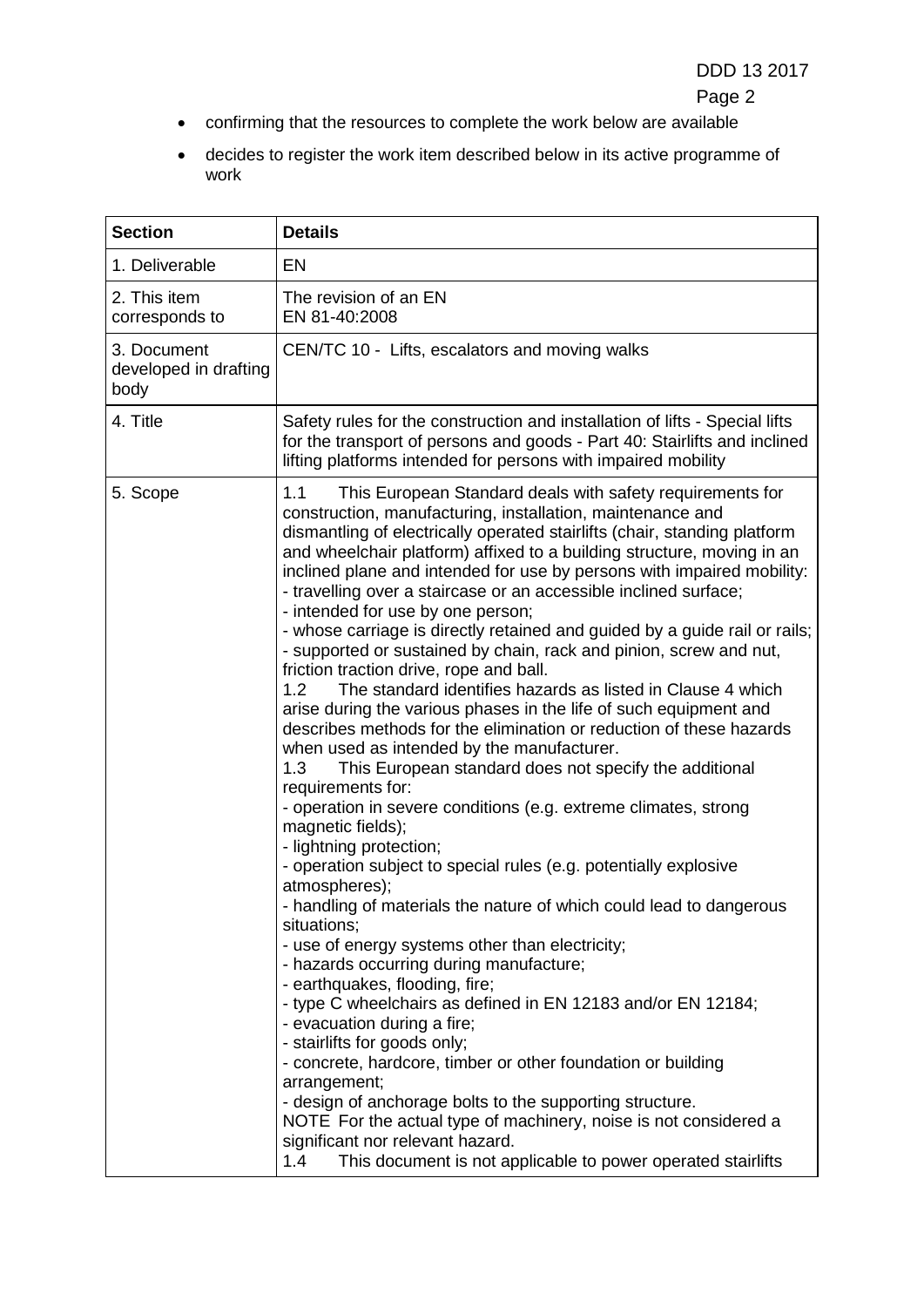### DDD 13 2017 en de la provincia de la provincia de la provincia de la provincia de la provincia de la provincia de la provi

|                                                                     | which are manufactured before the date of publication of this<br>document by CEN.                                                                                                                                                                                                                                  |
|---------------------------------------------------------------------|--------------------------------------------------------------------------------------------------------------------------------------------------------------------------------------------------------------------------------------------------------------------------------------------------------------------|
| 6. Environmental<br>aspects                                         | Noise/Vibration<br>Use of energy                                                                                                                                                                                                                                                                                   |
| 7. How do you plan<br>to address these<br>environmental<br>aspects? | Use of environmental checklist                                                                                                                                                                                                                                                                                     |
| 8. Vienna<br>Agreement                                              | No or expected CEN lead                                                                                                                                                                                                                                                                                            |
| 9. The project is<br>linked to                                      | No document from another organization                                                                                                                                                                                                                                                                              |
| 10. Track                                                           | Enquiry + Formal Vote (ENQ+FV)                                                                                                                                                                                                                                                                                     |
| 11. Related<br>mandate(s)                                           | Yes<br>M/396<br><b>M/BC/CEN/92/3</b>                                                                                                                                                                                                                                                                               |
| 12. Related<br>directive(s)                                         | Yes<br>Directive reference   For citation in Official journal<br>2006/42/EC   Yes                                                                                                                                                                                                                                  |
| 13. Commitment                                                      | The following CEN members (at least five) are committed to<br>participate in the development of the project:<br><b>AFNOR</b><br><b>SFS</b><br><b>SIS</b><br><b>ASRO</b><br><b>BDS</b><br><b>LST</b><br>SN<br><b>BSI</b><br><b>DIN</b><br><b>MSZT</b><br><b>UNE</b><br><b>UNI</b><br><b>NEN</b><br><b>NQIS/ELOT</b> |
| 14. The decision<br>was taken by                                    | Weighted vote and simple majority<br>Percentage of positive weighted votes (min. 71% before 2017-01-01,<br>min. 65% from 2017-01-01):100<br>Number of positive votes: 14<br>Number of negative votes: 0<br>Number of abstentions: 4                                                                                |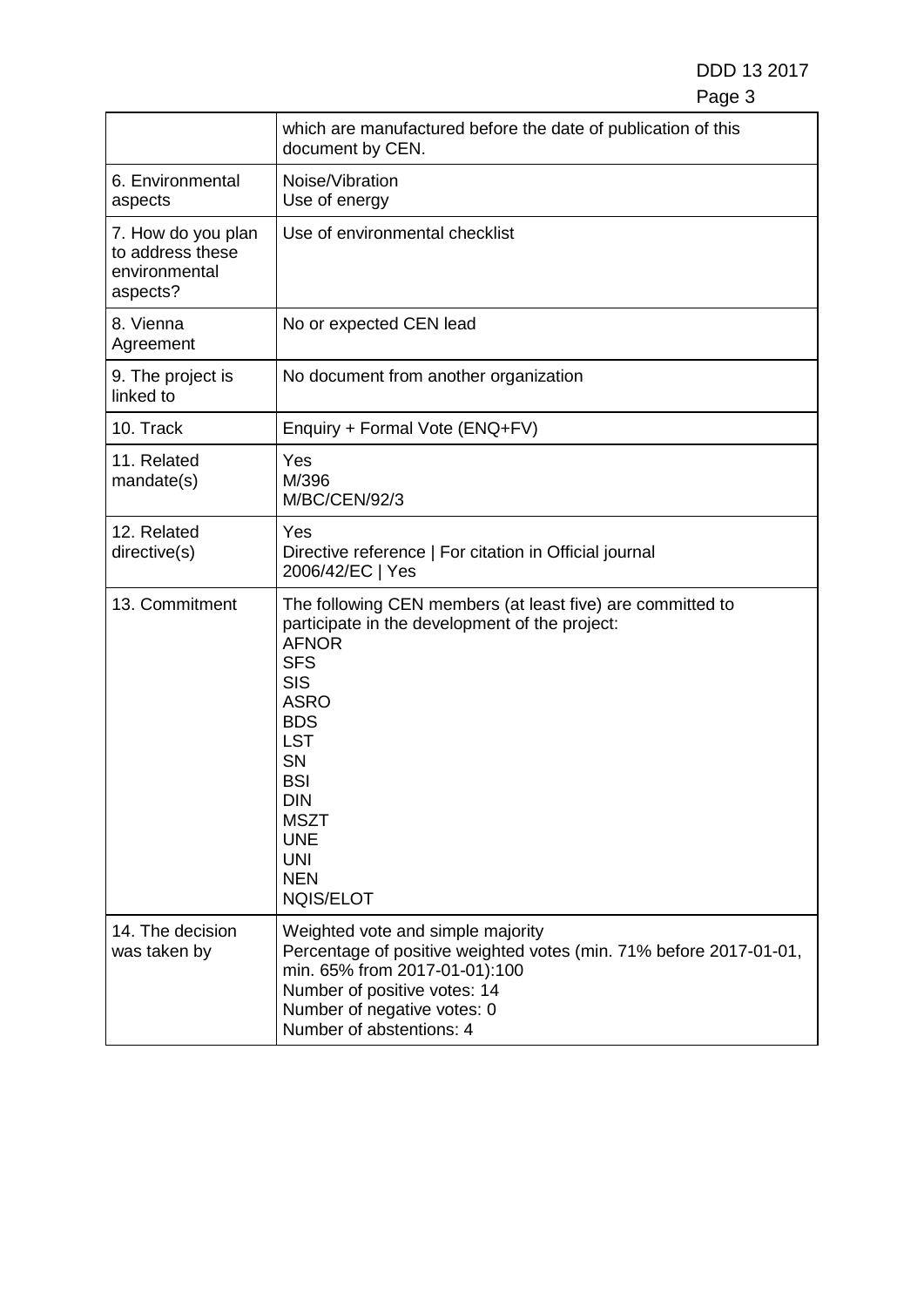## <span id="page-3-0"></span>Decision CEN/TC 44 10/2016 taken on 2016-03-24

#### Subject: Adoption of a Preliminary Work Item

CEN/TC 44 - Commercial and Professional Refrigerating Appliances and Systems, Performance and Energy Consumption

- having considered the proposal for a new work item as documented in CEN/TC 44 N 381
- having considered the Guidance Adoption of a new work item in a CEN Technical Committee as documented in the BOSS
- confirming that the new work item falls within its scope
- confirming that the new work item corresponds to real market needs
- confirming that the resources to complete the work below are available
- decides to register the work item described below in its active programme of work

| <b>Section</b>                                                        | <b>Details</b>                                                                                                                                                                                                                                                                                                                                                                                                                                                                              |
|-----------------------------------------------------------------------|---------------------------------------------------------------------------------------------------------------------------------------------------------------------------------------------------------------------------------------------------------------------------------------------------------------------------------------------------------------------------------------------------------------------------------------------------------------------------------------------|
| 1. Deliverable                                                        | EN                                                                                                                                                                                                                                                                                                                                                                                                                                                                                          |
| 2. This item<br>corresponds to                                        | A new project                                                                                                                                                                                                                                                                                                                                                                                                                                                                               |
| 3. Document<br>developed in drafting<br>body                          | CEN/TC 44/WG 7 - Walk-in cold rooms packaged Refrigerating Units                                                                                                                                                                                                                                                                                                                                                                                                                            |
| 4. Title                                                              | Packaged refrigerating units for walk-in cold rooms - Classification,<br>performance and energy consumption testing                                                                                                                                                                                                                                                                                                                                                                         |
| 5. Scope                                                              | This European Standard defines the test conditions and test<br>procedures for the classification<br>of refrigerating systems as defined in EN 378-1, especially air-to-air<br>refrigerating units and<br>water-to-air refrigerating units. This encompasses ductless units for<br>refrigeration and freezing<br>applications, fitted with electrical driven compressors which work<br>according to the vapour<br>compression cycle, and factory-made in either compact or split<br>designs. |
| 6. Environmental<br>aspects -<br><b>OPTIONAL</b>                      | Use of energy                                                                                                                                                                                                                                                                                                                                                                                                                                                                               |
| 7. How do you plan<br>to address these<br>environmental<br>aspects? - | Bring in environmental expertise to the WG                                                                                                                                                                                                                                                                                                                                                                                                                                                  |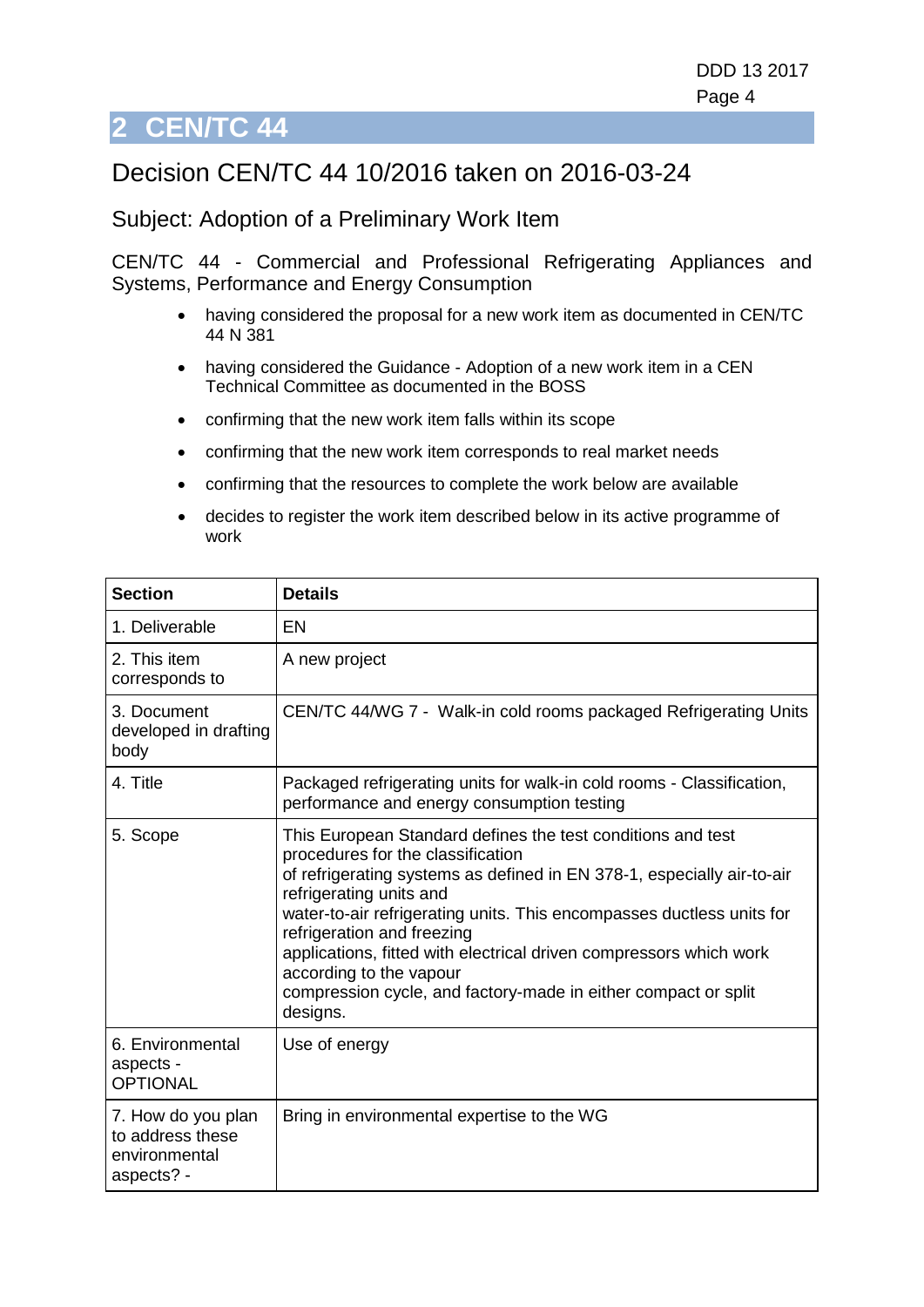DDD 13 2017 en de la provincia de la provincia de la provincia de la provincia de la provincia de la provincia de la provi

| <b>OPTIONAL</b>                  |                                                                                                           |
|----------------------------------|-----------------------------------------------------------------------------------------------------------|
| 8. Track                         | Enquiry + Formal Vote (ENQ+FV)                                                                            |
| 9. Related<br>mandate(s)         | Yes<br>M/495                                                                                              |
| 10. Related<br>directive(s)      | Yes<br>Directive reference   For citation in Official journal<br>2009/125/EC   No                         |
| 11. The decision<br>was taken by | Simple majority<br>Number of positive votes: 3<br>Number of negative votes: 0<br>Number of abstentions: 0 |

# **3 CEN/TC 52**

### <span id="page-4-0"></span>Decision CEN/TC 52 386/2017 taken on 2017-03-17

### Subject: CEN/TC 52 - Decision to skip the Formal Vote

CEN/TC 52 - Safety of toys

- considering the results of the Enquiry ballot;
- considering the table of decisions and the formal written proposals as distributed after the comments decision meeting;
- considering the CEN/CENELEC Internal Regulations Part 2, clause 11.2.3;
- considering Decisions BT 34/2002, BT 42/2003 and related document BT N 6962 concerning timeframes for the development of ENs;
- considering Decision BT 35/2014 to associate a vote to the CEN Enquiry and to allow Technical Bodies to decide to skip the Formal Vote;
- considering Decision 49/2014 to allow Technical Bodies to decide to skip the Formal Vote through a TC decision based on simple majority only;

decides to skip the Formal Vote and proceed with the publication of WI 00052127 - EN 71- 3:2013+A1:2014/prA2 - Safety of toys - Part 3: Migration of certain elements *(In this case the TC must not finalize the publication, this will be done by CCMC. Instead the TC must notify CCMC of its intention to skip Formal Vote by posting only an electronic transmission notice onto eTrans.)*

The decision was taken by simple majority with 16 positive vote(s), 0 negative vote(s) and 5 abstention(s).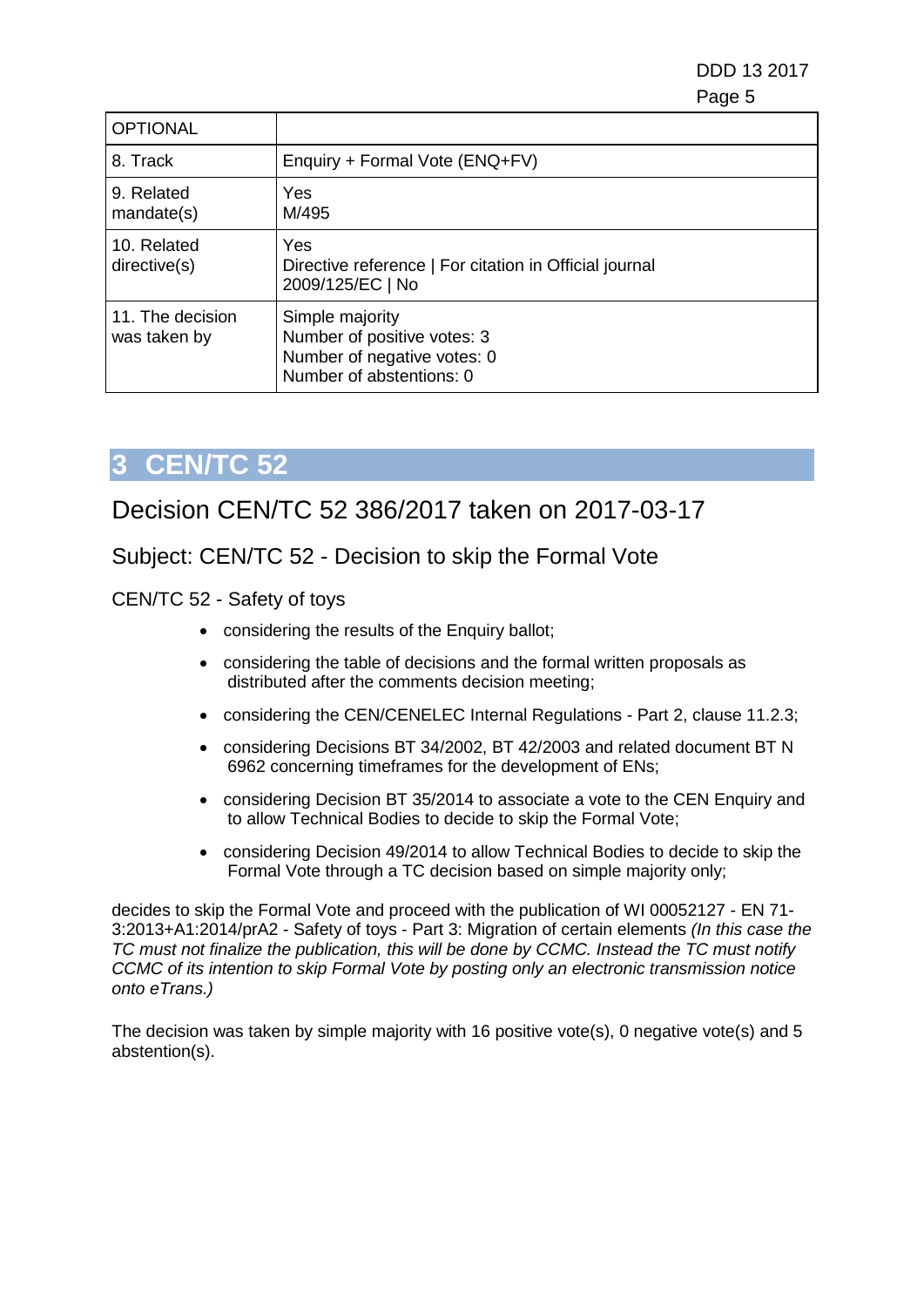# <span id="page-5-0"></span>Decision 4/2017 taken by CEN/TC 54 on 2017-02-10

### Subject: CEN/TC 54– Addition of Work Item

#### CEN/TC 54 Unfired pressure vessels

- *document*
- having considered the Guidance Adoption of a new work item in a CEN Technical Committee as documented in the BOSS
- confirming that the new work item falls within its scope
- confirming that the new work item corresponds to real market needs
- confirming that the resources to complete the work below are available
- decides to register the work item described below as a preliminary work item

| 1. Deliverable              | EN<br><b>TS</b><br><b>TR</b>                                                                                                                                                                                                                                                                                                                                                 |
|-----------------------------|------------------------------------------------------------------------------------------------------------------------------------------------------------------------------------------------------------------------------------------------------------------------------------------------------------------------------------------------------------------------------|
| 2. This item corresponds to | new work (prEN, prCEN/TS, prCEN/TR)<br>an amendment to EN 13445-3:2014<br>the revision of EN reference of original EN<br>the conversion of CEN/TS reference of original CEN/TS<br>linto an EN<br>the conversion of ENV reference of original ENV into an<br>EN<br>the revision of CEN/TS reference of original CEN/TS<br>the revision of CEN/TR reference of original CEN/TR |
| body                        | 3. Document developed in drafting CEN/TC 54/WG 53 Design methods                                                                                                                                                                                                                                                                                                             |
| 4. Title                    | EN 13445-3:2014 Unfired pressure vessels - Part 3:<br>Design                                                                                                                                                                                                                                                                                                                 |
| 5. Scope                    | Amends subclause 9.7.2.4 Opening reinforcement                                                                                                                                                                                                                                                                                                                               |
| 6. Environmental aspects    | Discharges to soil<br>Discharges to<br>Emissions to air<br>water<br>Noise/Vibration<br>Heat<br>Radiation<br>Use of energy<br>Use of water<br>$\boxtimes$ Use of materials<br>Risk to environment from accidents/misuse<br>Other: add<br>None of the above.<br>Please provide a written explanation detailing why<br>these do not apply to the current proposed WI:<br>add    |
|                             | Bring in environmental expertise to the WG                                                                                                                                                                                                                                                                                                                                   |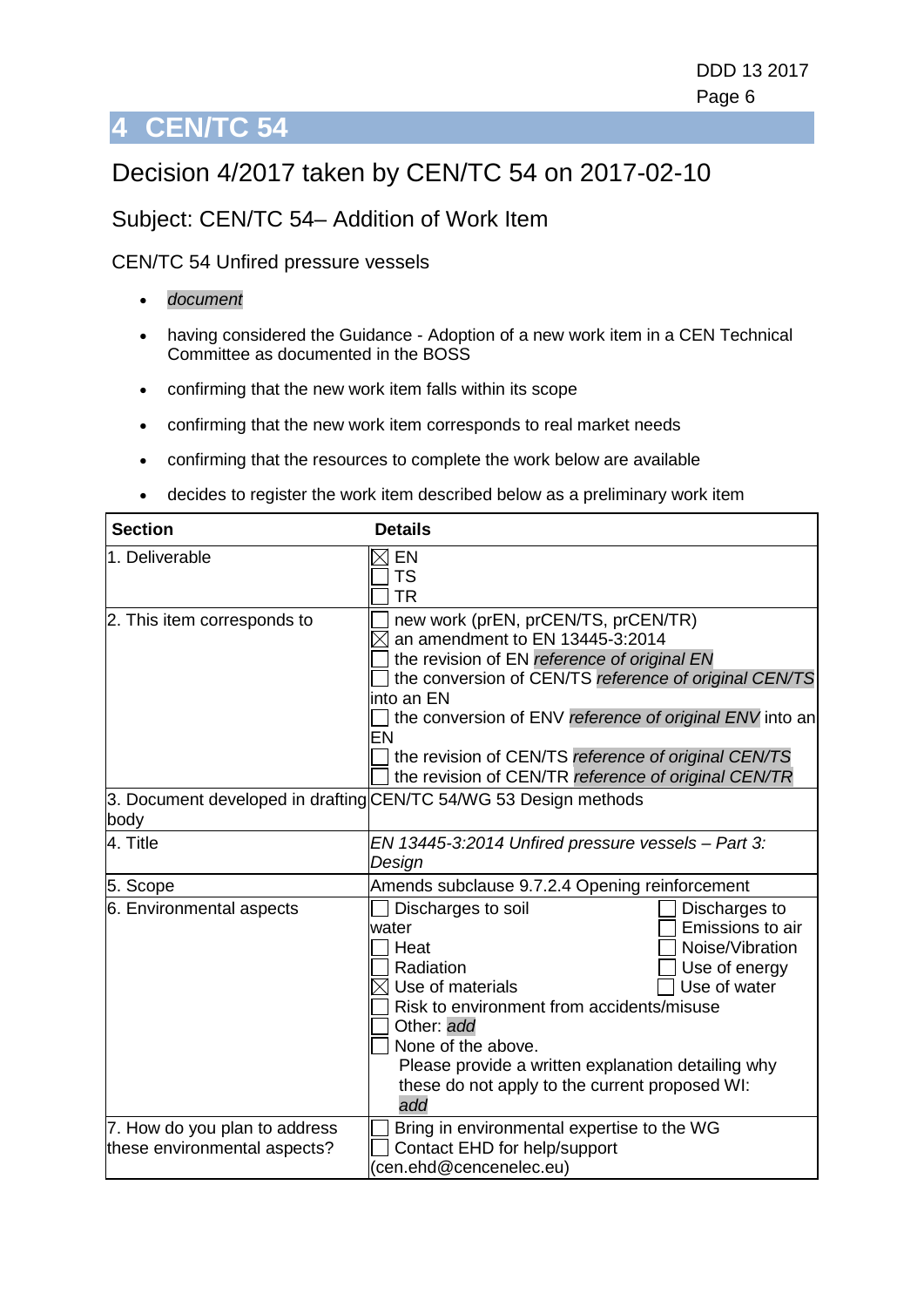| <b>Section</b>                | <b>Details</b>                                                                                                                                                                                                                                                                                                                                                 |
|-------------------------------|----------------------------------------------------------------------------------------------------------------------------------------------------------------------------------------------------------------------------------------------------------------------------------------------------------------------------------------------------------------|
|                               | Use of environmental checklist<br>Other: add                                                                                                                                                                                                                                                                                                                   |
| 8. Vienna Agreement           | No or expected CEN Lead<br>Yes - Parallel ISO Lead<br><b>ISO Reference:</b><br>ISO ID:<br>ISO/TC:                                                                                                                                                                                                                                                              |
| 9. The project is linked to   | No document from another organization<br>an ISO document<br>Identical<br>Non-identical<br><b>ISO Reference:</b><br>Issue year:<br>ISO ID:                                                                                                                                                                                                                      |
| 10. Track                     | Enquiry + Formal Vote (ENQ + FV)<br>Primary Questionnaire + Formal Vote (PQ+FV)<br>Unique Acceptance Procedure, 5 months (UAP)<br>Shortened UAP, 3 months (only for amendments)<br>TC Approval (TCA) by correspondence (only for TS or<br>TR)<br>TC Approval (TCA) in meeting (only for TS or TR)                                                              |
| 11. Related mandates(s)       | <b>No</b><br>∇ Yes; M/071                                                                                                                                                                                                                                                                                                                                      |
| 12. Related directive(s)      | <b>No</b><br>Yes: 2014/68/EU Pressure equipment For citation in<br>Official Journal? $\Box$ No<br>$\boxtimes$ Yes<br>number and title For citation in Official Journal?<br>N <sub>o</sub><br>Yes                                                                                                                                                               |
| 13. Commitment                | The following CEN members (at least five) are committed<br>to participate in the development of the project:<br>Belgium, Finland, France, Germany, Italy, UK                                                                                                                                                                                                   |
| 14. The decision was taken by | The decision was taken by<br>$\boxtimes$ Weighted vote or simple majority<br>Percentage of positive weighted votes (min. 71%):<br>100.%<br>Number of positive votes: 12<br>Number of negative votes: 0<br>Number of abstentions: 7<br>Simple majority (only for TR)<br>Number of positive votes: 7<br>Number of negative votes: 0<br>Number of abstentions:  0 |

# <span id="page-6-0"></span>Decision 11/2016 taken by CEN/TC 54 on 2016-11-29

## Subject: CEN/TC 54- Merging of existing work items

CEN/TC 54 Unfired pressure vessels

• considering the urgent and exceptional need for merging work items,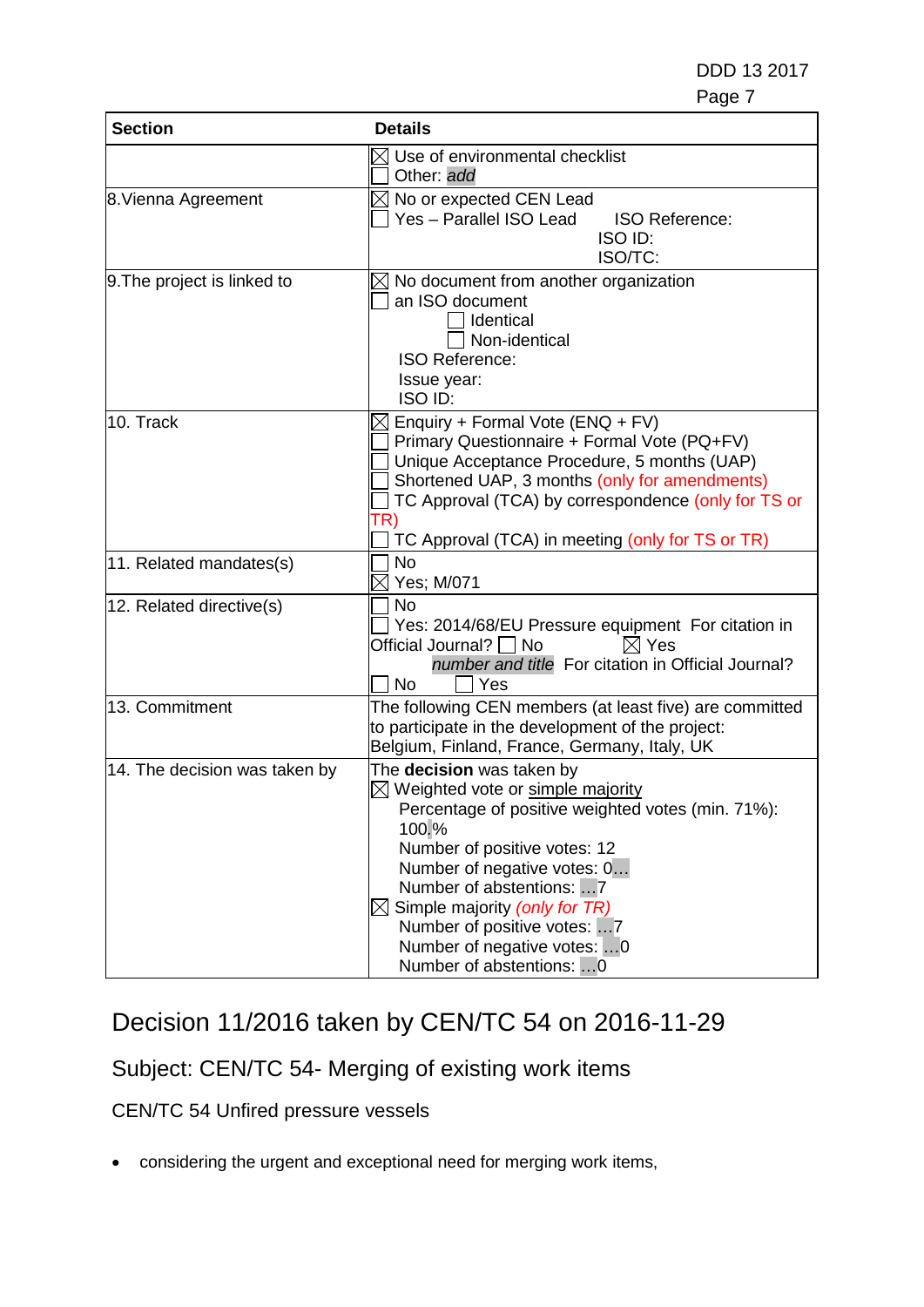$\Box$ 

decides to merge the following work items :

- WI 151:EN 13445-3:2014/prA8; Unfired pressure vessels - Design - WI 152 EN 13445-3:2014/prA9, Unfired pressure vessels – Design - WI 153 EN 13445-3:2014/prA10 Unfired pressure vessels - Design

into the following work item, with the following title and target dates:

*EN 13445-3:2014/prA8 Revision of clause 16, 22 and annex W*

Track:

- Enquiry + Formal Vote

 $\boxtimes$ Target dates : Stage 20.60: 2017-04-28 ; Stage 30.99: 2017-08-31 ; Stage 45.99: 2018-02-12

- UAP of 5 months

Target dates : Stage 20.60: *CCYY-MM*; Stage 30.99 : *CCYY-MM*

The decision was taken by unanimity

## **5 CEN/TC 88**

### <span id="page-7-0"></span>Decision CEN/TC 88 753c/2017 taken on 2017-03-22

Subject: Adoption of a New Work Item

CEN/TC 88 - Thermal insulating materials and products

- having considered the proposal for a new work item as documented in CEN/TC 88 N 3559
- having considered the Guidance Adoption of a new work item in a CEN Technical Committee as documented in the BOSS
- confirming that the new work item falls within its scope
- confirming that the new work item corresponds to real market needs
- confirming that the resources to complete the work below are available
- decides to register the work item described below in its active programme of work

| <b>Section</b>                               | <b>Details</b>                               |
|----------------------------------------------|----------------------------------------------|
| 1. Deliverable                               | EN                                           |
| 2. This item<br>corresponds to               | The revision of an EN<br>EN 12087:2013       |
| 3. Document<br>developed in drafting<br>body | CEN/TC 88/WG 1 - Common general test methods |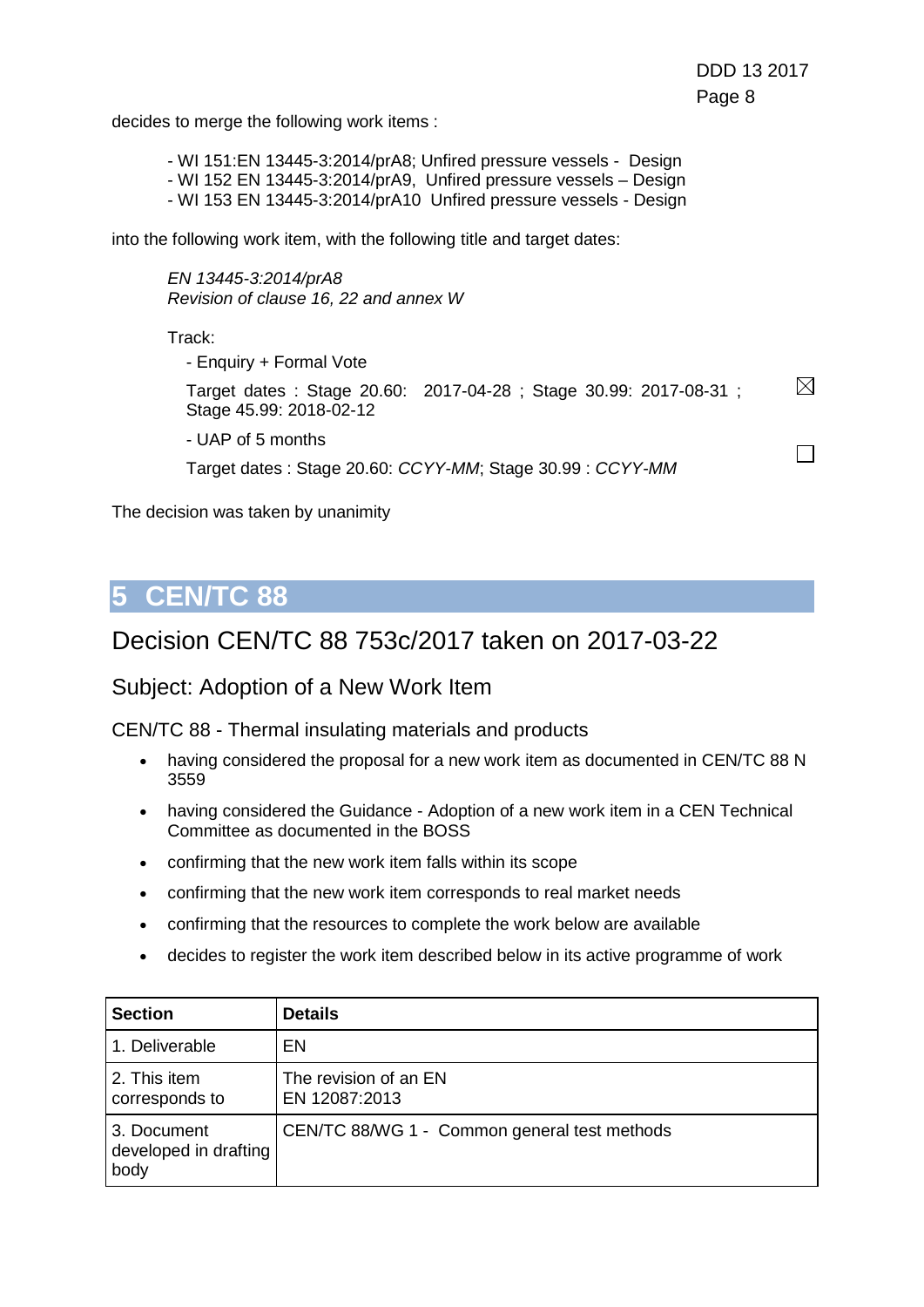DDD 13 2017

| 4. Title                                                            | Thermal insulating products for building applications - Determination<br>of long term water absorption by immersion                                                                                                                                                                                                                                                                                                                                                                                                                                                                                                                                                          |
|---------------------------------------------------------------------|------------------------------------------------------------------------------------------------------------------------------------------------------------------------------------------------------------------------------------------------------------------------------------------------------------------------------------------------------------------------------------------------------------------------------------------------------------------------------------------------------------------------------------------------------------------------------------------------------------------------------------------------------------------------------|
| 5. Scope                                                            | This International Standard specifies the equipment and procedures<br>for determining the long term water absorption of test specimens. It is<br>applicable to thermal insulating products.<br>This International Standard specifies two options:<br>- Method 1 - partial immersion<br>- Method 2 - total immersion<br>The long term water absorption by partial immersion is intended to<br>simulate the water absorption caused by long term water exposure.<br>The long term water absorption by total immersion is not directly<br>related to the conditions on site, but has been recognized as a<br>relevant condition of test for some products in some applications. |
| 6. Environmental<br>aspects                                         | Use of energy                                                                                                                                                                                                                                                                                                                                                                                                                                                                                                                                                                                                                                                                |
| 7. How do you plan<br>to address these<br>environmental<br>aspects? | Bring in environmental expertise to the WG                                                                                                                                                                                                                                                                                                                                                                                                                                                                                                                                                                                                                                   |
| 8. Vienna<br>Agreement                                              | No or expected CEN lead                                                                                                                                                                                                                                                                                                                                                                                                                                                                                                                                                                                                                                                      |
| 9. The project is<br>linked to                                      | An ISO document<br>Non-identical<br>ISO project reference: ISO 16535<br>Revision of ISO 16535:2012<br>ISO project ID: 69472                                                                                                                                                                                                                                                                                                                                                                                                                                                                                                                                                  |
| 10. Track                                                           | Enquiry + Formal Vote (ENQ+FV)                                                                                                                                                                                                                                                                                                                                                                                                                                                                                                                                                                                                                                               |
| 11. Related<br>mandate(s)                                           | Yes<br>M/103 rev                                                                                                                                                                                                                                                                                                                                                                                                                                                                                                                                                                                                                                                             |
| 12. Related<br>directive(s)                                         | Yes<br>Directive reference   For citation in Official journal<br>305/2011   No                                                                                                                                                                                                                                                                                                                                                                                                                                                                                                                                                                                               |
| 13. Commitment                                                      | The following CEN members (at least five) are committed to<br>participate in the development of the project:<br><b>AFNOR</b><br><b>SFS</b><br><b>ASI</b><br><b>UNI</b><br><b>NEN</b>                                                                                                                                                                                                                                                                                                                                                                                                                                                                                         |
| 14. The decision<br>was taken by                                    | Weighted vote and simple majority<br>Percentage of positive weighted votes (min. 71% before 2017-01-01,<br>min. 65% from 2017-01-01):100<br>Number of positive votes: 12<br>Number of negative votes: 0<br>Number of abstentions: 8                                                                                                                                                                                                                                                                                                                                                                                                                                          |

e de la provincia de la provincia de la provincia de la provincia de la provincia de la provincia de la provincia d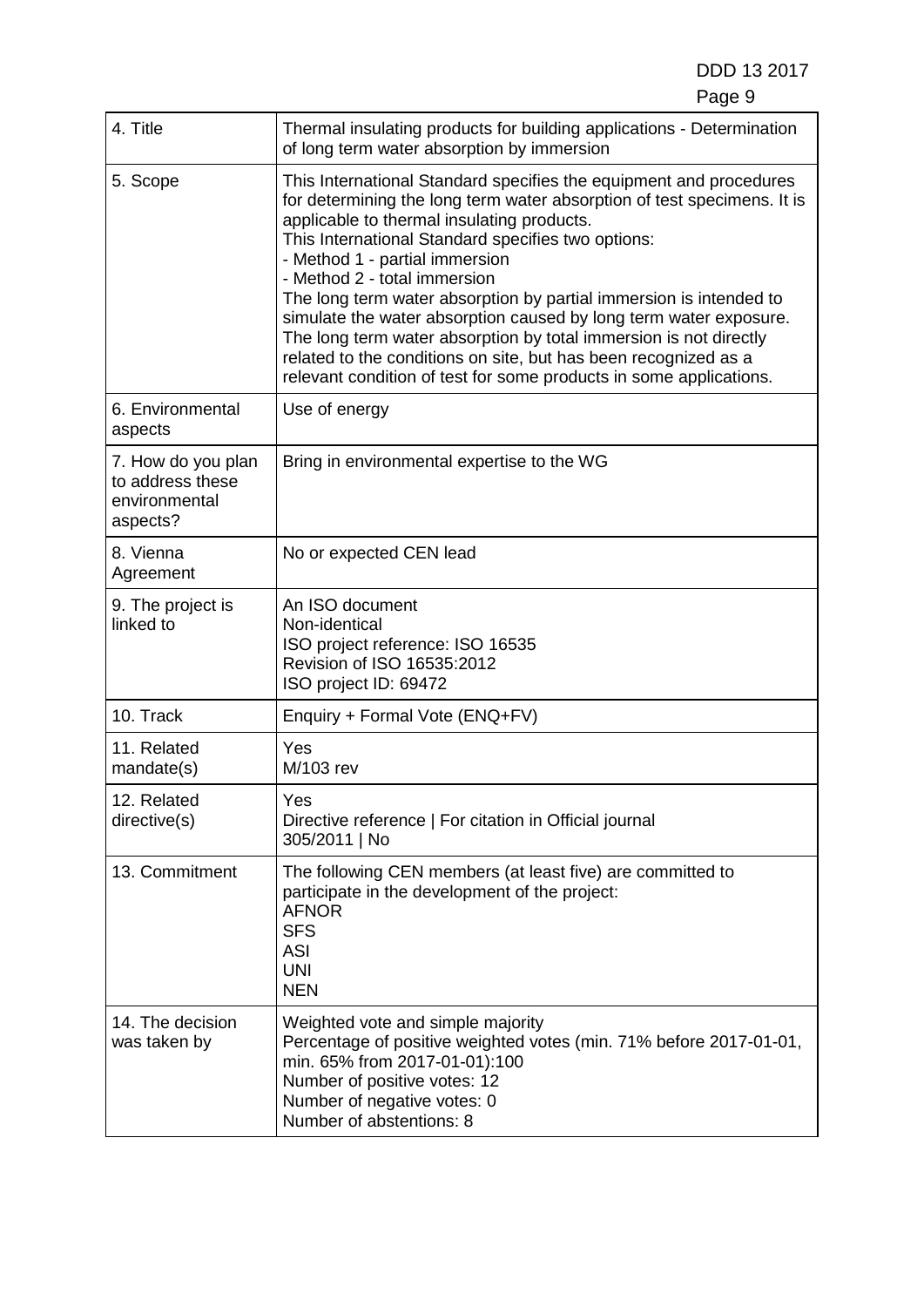### <span id="page-9-0"></span>Decision CEN/TC 88 754c/2017 taken on 2017-03-22

### Subject: Adoption of a New Work Item

CEN/TC 88 - Thermal insulating materials and products

- having considered the proposal for a new work item as documented in CEN/TC 88 N 3560
- having considered the Guidance Adoption of a new work item in a CEN Technical Committee as documented in the BOSS
- confirming that the new work item falls within its scope
- confirming that the new work item corresponds to real market needs
- confirming that the resources to complete the work below are available
- decides to register the work item described below in its active programme of work

| <b>Section</b>                                                      | <b>Details</b>                                                                                                                                                                                                                                                                                                                                                                                                                                                                                                                                                                                                                                                                                                                                                                                                               |
|---------------------------------------------------------------------|------------------------------------------------------------------------------------------------------------------------------------------------------------------------------------------------------------------------------------------------------------------------------------------------------------------------------------------------------------------------------------------------------------------------------------------------------------------------------------------------------------------------------------------------------------------------------------------------------------------------------------------------------------------------------------------------------------------------------------------------------------------------------------------------------------------------------|
| 1. Deliverable                                                      | EN                                                                                                                                                                                                                                                                                                                                                                                                                                                                                                                                                                                                                                                                                                                                                                                                                           |
| 2. This item<br>corresponds to                                      | The revision of an EN<br>EN 12088:2013                                                                                                                                                                                                                                                                                                                                                                                                                                                                                                                                                                                                                                                                                                                                                                                       |
| 3. Document<br>developed in drafting<br>body                        | CEN/TC 88/WG 1 - Common general test methods                                                                                                                                                                                                                                                                                                                                                                                                                                                                                                                                                                                                                                                                                                                                                                                 |
| 4. Title                                                            | Thermal insulating products for building applications - Determination<br>of long term water absorption by diffusion                                                                                                                                                                                                                                                                                                                                                                                                                                                                                                                                                                                                                                                                                                          |
| 5. Scope                                                            | This International Standard specifies the equipment and procedures<br>for determining the long term water absorption of test specimens by<br>diffusion. It is applicable to thermal insulating products. It is intended<br>to simulate the water absorption of products subjected to high relative<br>humidities, approximating to 100 %, on both sides and subjected to a<br>water vapour pressure gradient for a long period of time e.g. inverted<br>roof or unprotected ground insulation.<br>The test is not applicable for all types of thermal insulating products.<br>The product standard should state for which of its products, if any, this<br>test is applicable.<br>NOTE For unprotected ground insulation the temperature of 50 °C<br>may be replaced by a lower temperature, when more data is<br>available. |
| 6. Environmental<br>aspects                                         | Use of energy                                                                                                                                                                                                                                                                                                                                                                                                                                                                                                                                                                                                                                                                                                                                                                                                                |
| 7. How do you plan<br>to address these<br>environmental<br>aspects? | Bring in environmental expertise to the WG                                                                                                                                                                                                                                                                                                                                                                                                                                                                                                                                                                                                                                                                                                                                                                                   |
| 8. Vienna<br>Agreement                                              | No or expected CEN lead                                                                                                                                                                                                                                                                                                                                                                                                                                                                                                                                                                                                                                                                                                                                                                                                      |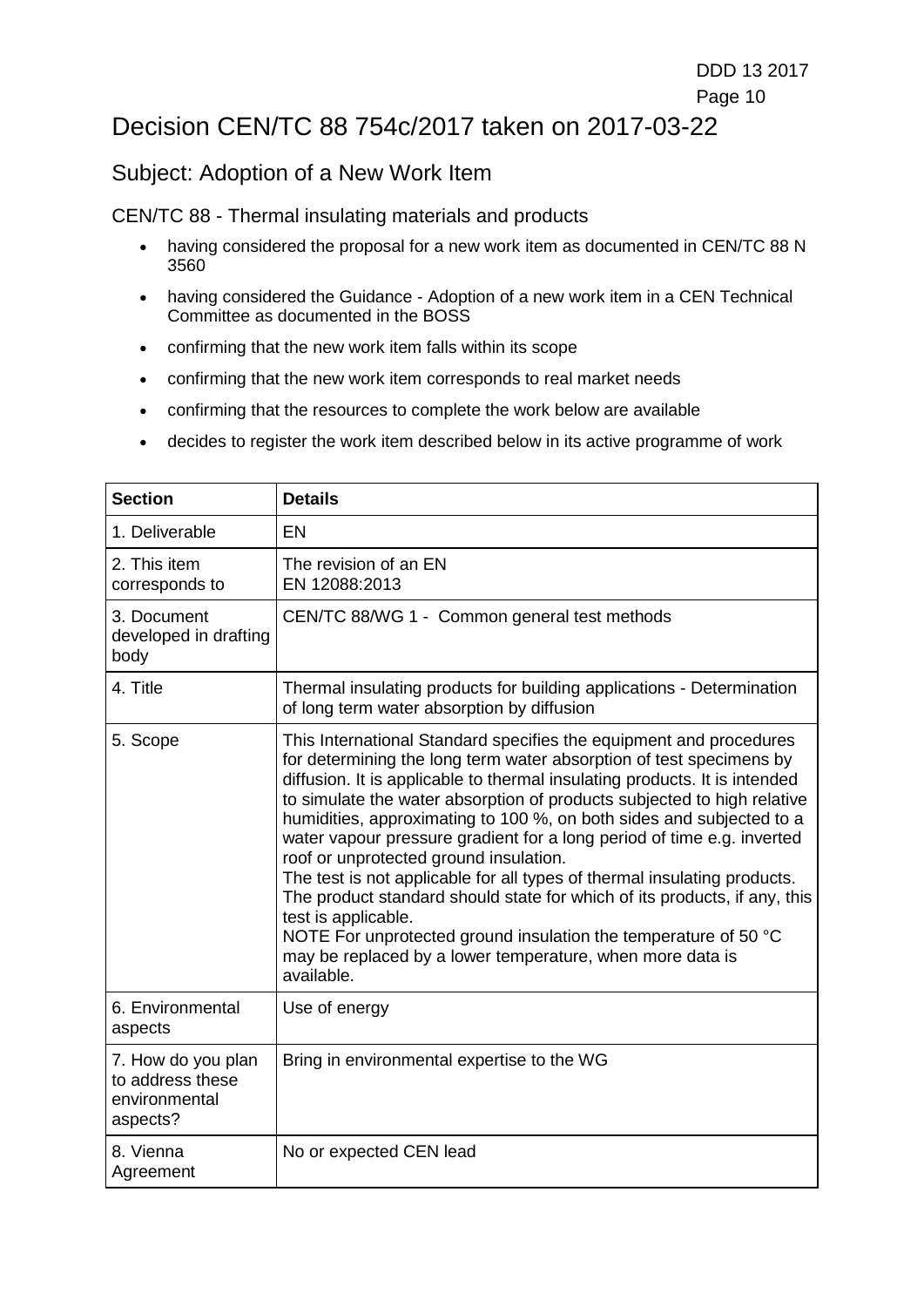DDD 13 2017 en de la provincia de la provincia de la provincia de la provincia de la provincia de la provincia de la provi

| 9. The project is<br>linked to   | An ISO document<br>Non-identical<br>ISO project reference: 16536<br>Revision of ISO 16536:2012<br>ISO project ID: 69514                                                                                                             |
|----------------------------------|-------------------------------------------------------------------------------------------------------------------------------------------------------------------------------------------------------------------------------------|
| 10. Track                        | Enquiry + Formal Vote (ENQ+FV)                                                                                                                                                                                                      |
| 11. Related<br>mandate(s)        | Yes<br>M/103 rev                                                                                                                                                                                                                    |
| 12. Related<br>directive(s)      | Yes<br>Directive reference   For citation in Official journal<br>305/2011   No                                                                                                                                                      |
| 13. Commitment                   | The following CEN members (at least five) are committed to<br>participate in the development of the project:<br><b>AFNOR</b><br><b>SFS</b><br><b>ASI</b><br><b>UNI</b><br><b>NEN</b>                                                |
| 14. The decision<br>was taken by | Weighted vote and simple majority<br>Percentage of positive weighted votes (min. 71% before 2017-01-01,<br>min. 65% from 2017-01-01):100<br>Number of positive votes: 12<br>Number of negative votes: 0<br>Number of abstentions: 8 |

### <span id="page-10-0"></span>Decision CEN/TC 88 755c/2017 taken on 2017-03-22

#### Subject: Adoption of a New Work Item

CEN/TC 88 - Thermal insulating materials and products

- having considered the proposal for a new work item as documented in CEN/TC 88 N 3561
- having considered the Guidance Adoption of a new work item in a CEN Technical Committee as documented in the BOSS
- confirming that the new work item falls within its scope
- confirming that the new work item corresponds to real market needs
- confirming that the resources to complete the work below are available
- decides to register the work item described below in its active programme of work

| <b>Section</b>                 | <b>Details</b>                        |
|--------------------------------|---------------------------------------|
| 1. Deliverable                 | EN                                    |
| 2. This item<br>corresponds to | The revision of an EN<br>EN 1609:2013 |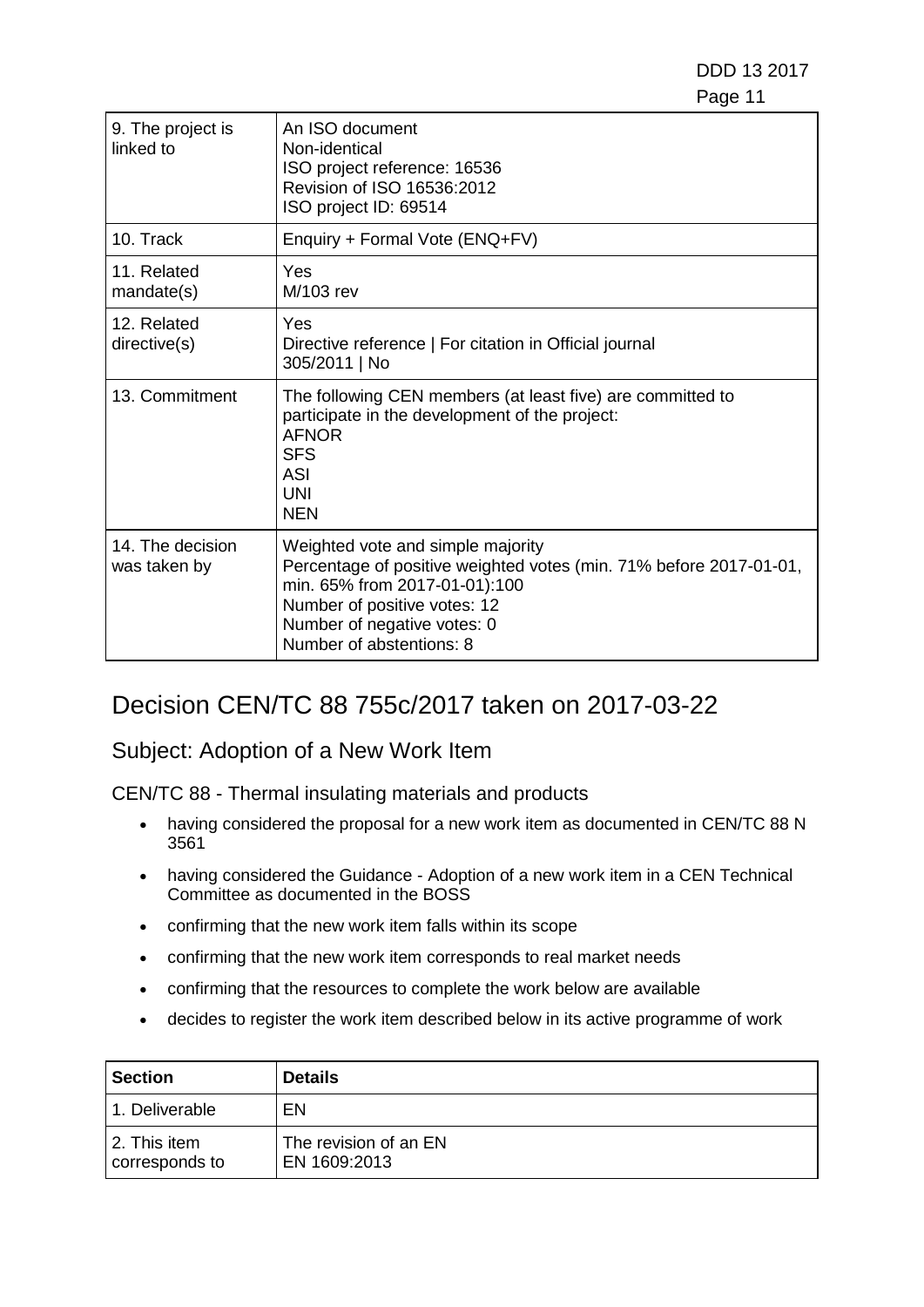| 3. Document<br>developed in drafting<br>body                        | CEN/TC 88/WG 1 - Common general test methods                                                                                                                                                                                                                                                                                      |
|---------------------------------------------------------------------|-----------------------------------------------------------------------------------------------------------------------------------------------------------------------------------------------------------------------------------------------------------------------------------------------------------------------------------|
| 4. Title                                                            | Thermal insulating products for building applications - Determination<br>of short term water absorption by partial immersion                                                                                                                                                                                                      |
| 5. Scope                                                            | This International Standard specifies the equipment and procedures<br>for determining the short-term water absorption of specimens by<br>partial immersion. It is applicable to thermal insulating products.<br>NOTE It is intended to simulate the water absorption caused by a 24<br>h raining period during construction work. |
| 6. Environmental<br>aspects                                         | Use of energy                                                                                                                                                                                                                                                                                                                     |
| 7. How do you plan<br>to address these<br>environmental<br>aspects? | Bring in environmental expertise to the WG                                                                                                                                                                                                                                                                                        |
| 8. Vienna<br>Agreement                                              | No or expected CEN lead                                                                                                                                                                                                                                                                                                           |
| 9. The project is<br>linked to                                      | An ISO document<br>Non-identical<br>ISO project reference: ISO 29767<br>revision of ISO 29767:2008<br>ISO project ID: 69471                                                                                                                                                                                                       |
| 10. Track                                                           | Enquiry + Formal Vote (ENQ+FV)                                                                                                                                                                                                                                                                                                    |
| 11. Related<br>mandate(s)                                           | Yes<br>M/103 rev                                                                                                                                                                                                                                                                                                                  |
| 12. Related<br>directive(s)                                         | Yes<br>Directive reference   For citation in Official journal<br>305/2011   No                                                                                                                                                                                                                                                    |
| 13. Commitment                                                      | The following CEN members (at least five) are committed to<br>participate in the development of the project:<br><b>AFNOR</b><br><b>SFS</b><br><b>ASI</b><br><b>UNI</b><br><b>NEN</b>                                                                                                                                              |
| 14. The decision<br>was taken by                                    | Weighted vote and simple majority<br>Percentage of positive weighted votes (min. 71% before 2017-01-01,<br>min. 65% from 2017-01-01):100<br>Number of positive votes: 12<br>Number of negative votes: 0<br>Number of abstentions: 8                                                                                               |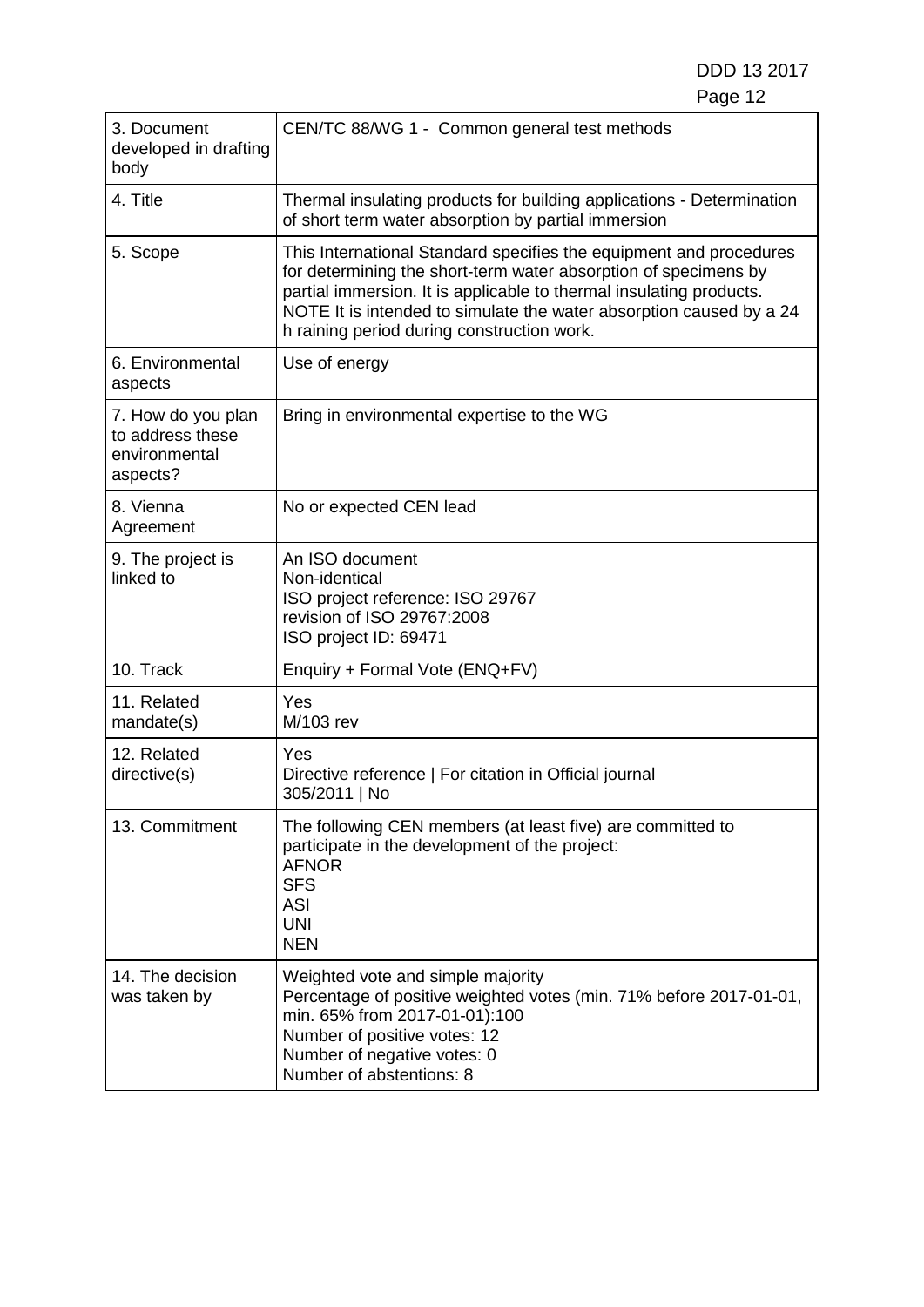## <span id="page-12-0"></span>Decision CEN/TC 113 573/2017 taken on 2017-03-14

Subject: Extension of dow to be included in the future prEN 14511-4, prEN 14511-2, prEN 14511-3 and prEN 14511-1

#### CEN/TC 113 Heat pumps and air conditioning units

- having noted the request of CEN/TC 113 for an extension of the date of withdrawal (dow) for the future prEN 14511-4, prEN 14511-2, prEN 14511-3 and prEN 14511-1 and having noted the justification given for this request: *The fact of EN 14511 series is a basic reference standard for other standards developed within TC113 - such as EN 16147, EN 14825, EN 12102, EN 15879 – and that a new version of these standards will be launch for approval on 2017 including some major technical changes that might significantly affect the declared performance of products by the manufacturers for compliance with several European regulations that came into force. So that, it is necessary to allow the use of both existing standards (dated 2013 and the new one) during a transition period.*;
- having noted the advice of the CEN/TC 113 Heat pumps and air conditioning units;
- considering the CEN/CENELEC Internal Regulations Part 2, clause 11.2.6.1, laying down the procedure to be followed in exceptional cases;

agrees with the requested extension of dow for the future

WI 00113074 prEN 14511-4 - Air conditioners, liquid chilling packages and heat pumps for space heating and cooling and process chillers, with electrically driven compressors - Part 4: Requirements

WI 00113075 prEN 14511-2 - Air conditioners, liquid chilling packages and heat pumps with electrically driven compressors for space heating and cooling and process chillers, using electrically driven compressors - Part 2: Test conditions

WI 00113076 prEN 14511-3 - Air conditioners, liquid chilling packages and heat pumps for space heating and cooling and process chillers, with electrically driven compressors - Part 3: Test methods

WI 00113077 prEN 14511-1 - Air conditioners, liquid chilling packages and heat pumps for space heating and cooling and process chillers using electrically driven compressors - Part 1: Terms and definitions

from the date of availability (dav) plus 6 months to the date of availability (dav) plus 36 month(s).

The decision was taken by simple majority with 9 positive vote(s), 0 negative vote(s) and 9 abstention(s).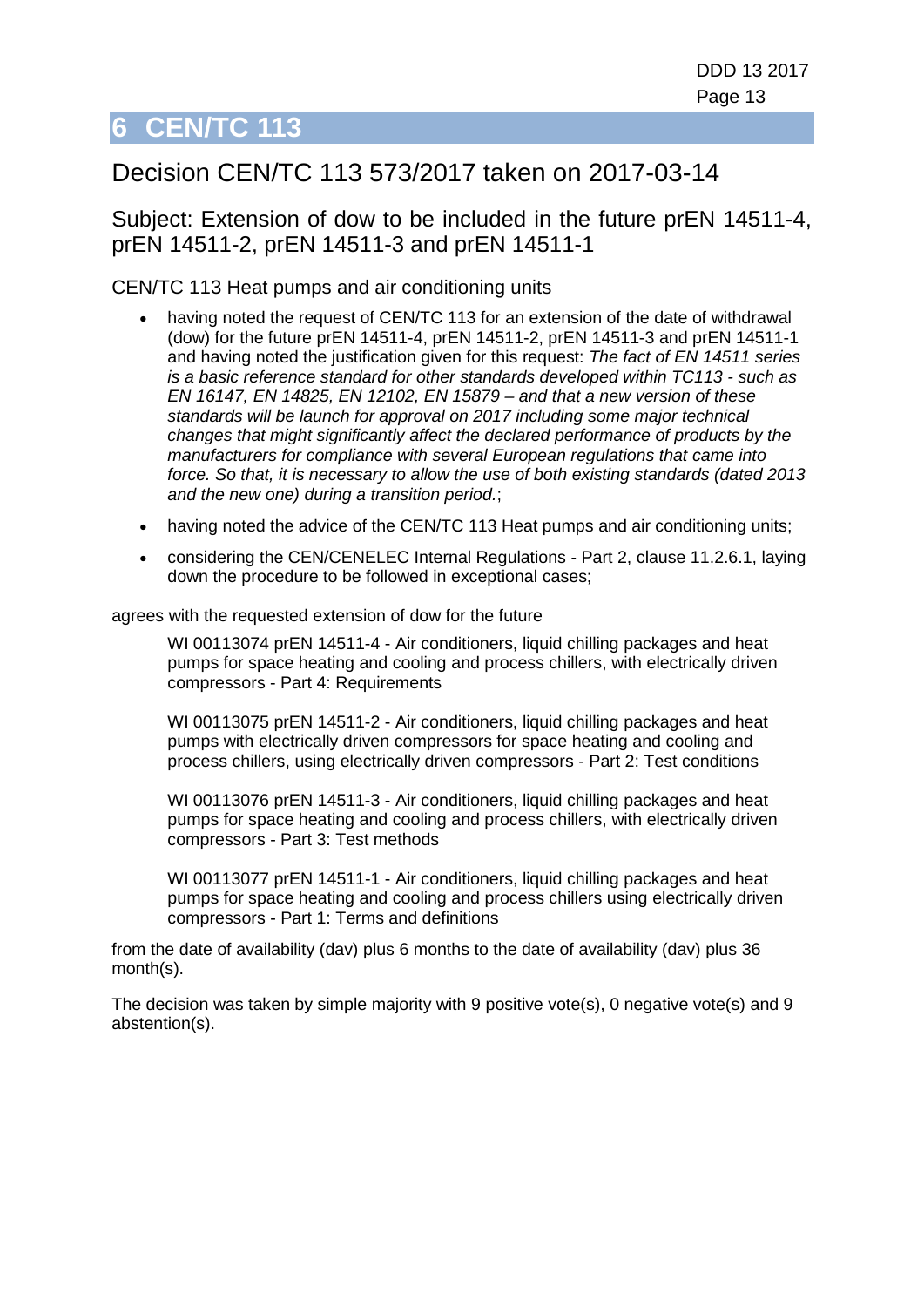# <span id="page-13-0"></span>Decision CEN/TC 127 955/2017 taken on 2017-01-06

### Subject: Activation of preliminary Work Item 00127286

CEN/TC 127 - Fire safety in buildings

- having considered the proposal for the activation of work item 00127286 currently registered at preliminary stage 00.60 as documented in CEN/TC 127 N
- having considered the Guidance Adoption of a new work item in a CEN Technical Committee as documented in the BOSS
- confirming that the new work item falls within its scope
- confirming that the new work item corresponds to real market needs
- confirming that the resources to complete the work below are available
- decides to register the work item described below in its active programme of work

| <b>Section</b>                               | <b>Details</b>                                                                                                                                                                                                                                                                                                                                                                                                                                                                                                                                                                                                                                                                                                                                                                                                                                                                                                                                                                                                                  |
|----------------------------------------------|---------------------------------------------------------------------------------------------------------------------------------------------------------------------------------------------------------------------------------------------------------------------------------------------------------------------------------------------------------------------------------------------------------------------------------------------------------------------------------------------------------------------------------------------------------------------------------------------------------------------------------------------------------------------------------------------------------------------------------------------------------------------------------------------------------------------------------------------------------------------------------------------------------------------------------------------------------------------------------------------------------------------------------|
| 1. Deliverable                               | EN                                                                                                                                                                                                                                                                                                                                                                                                                                                                                                                                                                                                                                                                                                                                                                                                                                                                                                                                                                                                                              |
| 2. This item<br>corresponds to               | The revision of an EN<br>EN 15269-20:2009                                                                                                                                                                                                                                                                                                                                                                                                                                                                                                                                                                                                                                                                                                                                                                                                                                                                                                                                                                                       |
| 3. Document<br>developed in drafting<br>body | CEN/TC 127/WG 3 - Fire Doors                                                                                                                                                                                                                                                                                                                                                                                                                                                                                                                                                                                                                                                                                                                                                                                                                                                                                                                                                                                                    |
| 4. Title                                     | Extended application of test results for fire resistance and/or smoke<br>control for door, shutter and openable window assemblies, including<br>their elements of building hardware - Part 20: Smoke control for<br>doors, shutters and openable windows                                                                                                                                                                                                                                                                                                                                                                                                                                                                                                                                                                                                                                                                                                                                                                        |
| 5. Scope                                     | This Part of (pr/Fpr)EN 15269, which should be read in conjunction<br>with FprEN 15269-1, covers hinged and pivoted steel doorsets,<br>hinged and pivoted timber doorsets (including timber framed glazed<br>doorsets) and hinged and pivoted metal framed glazed doorsets of<br>single or double-leaf construction.<br>The document prescribes the methodology for extending the<br>application of test results obtained from test(s) conducted in<br>accordance with EN 1634-3.<br>NOTE It is anticipated that the above scope will be extended to cover<br>other product types when the relevant test information and expertise<br>become available.<br>Subject to the completion of the appropriate test or tests, the<br>extended application may cover Ambient Temperature Smoke Control<br>(Sa) and Medium Temperature Smoke Control (Sm) classifications<br>and all or some of the following variations:<br>- glazed elements, louvres and/or vents;<br>- side, transom or overpanels;<br>- items of building hardware; |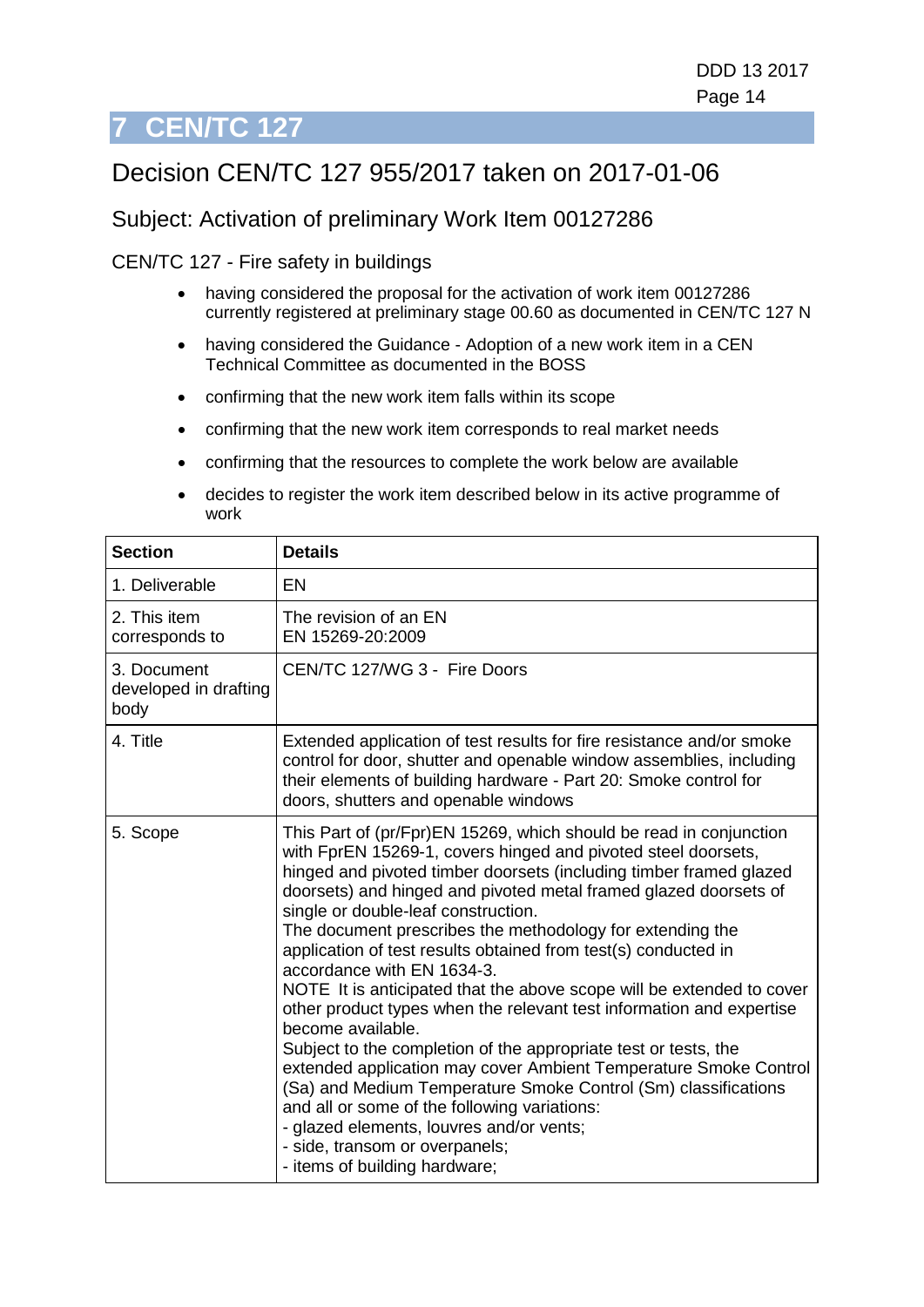DDD 13 2017 e de la construction de la construction de la construction de la construction de la construction de la constru

|                                                                     | - decorative finishes;<br>- intumescent, smoke, draught or acoustic seals;<br>- alternative supporting construction(s).                                                            |
|---------------------------------------------------------------------|------------------------------------------------------------------------------------------------------------------------------------------------------------------------------------|
| 6. Environmental<br>aspects                                         | Other effects on biodiversity<br>Use of materials<br>Waste<br>Risk to the environment from accidents/misuse                                                                        |
| 7. How do you plan<br>to address these<br>environmental<br>aspects? | <b>Other: WG Experts</b>                                                                                                                                                           |
| 8. Vienna<br>Agreement                                              | No or expected CEN lead                                                                                                                                                            |
| 9. The project is<br>linked to                                      | No document from another organization                                                                                                                                              |
| 10. Track                                                           | Enquiry + Formal Vote (ENQ+FV)                                                                                                                                                     |
| 11. Related<br>mandate(s)                                           | Yes<br>M/117                                                                                                                                                                       |
| 12. Related<br>directive(s)                                         | Yes<br>Directive reference   For citation in Official journal<br>305/2011   No                                                                                                     |
| 13. Commitment                                                      | The following CEN members (at least five) are committed to<br>participate in the development of the project:<br><b>ASI</b><br><b>DIN</b><br><b>UNI</b><br><b>EVS</b><br><b>NEN</b> |
| 14. The decision<br>was taken by                                    | Simple majority (min. 55% as from 2017-01-01)<br>Number of positive votes: 12<br>Number of negative votes: 1<br>Number of abstentions: 8                                           |

# **8 CEN/TC 156**

<span id="page-14-0"></span>Decision CEN/TC 156 679/2017 taken on 2017-03-22

Subject: Activation of preliminary Work Item 00156209 - prEN 15871

CEN/TC 156 - Ventilation for buildings

• having considered the proposal for the activation of work item 00156209 currently registered at preliminary stage 00.60 as documented in CEN/TC 156 N 1565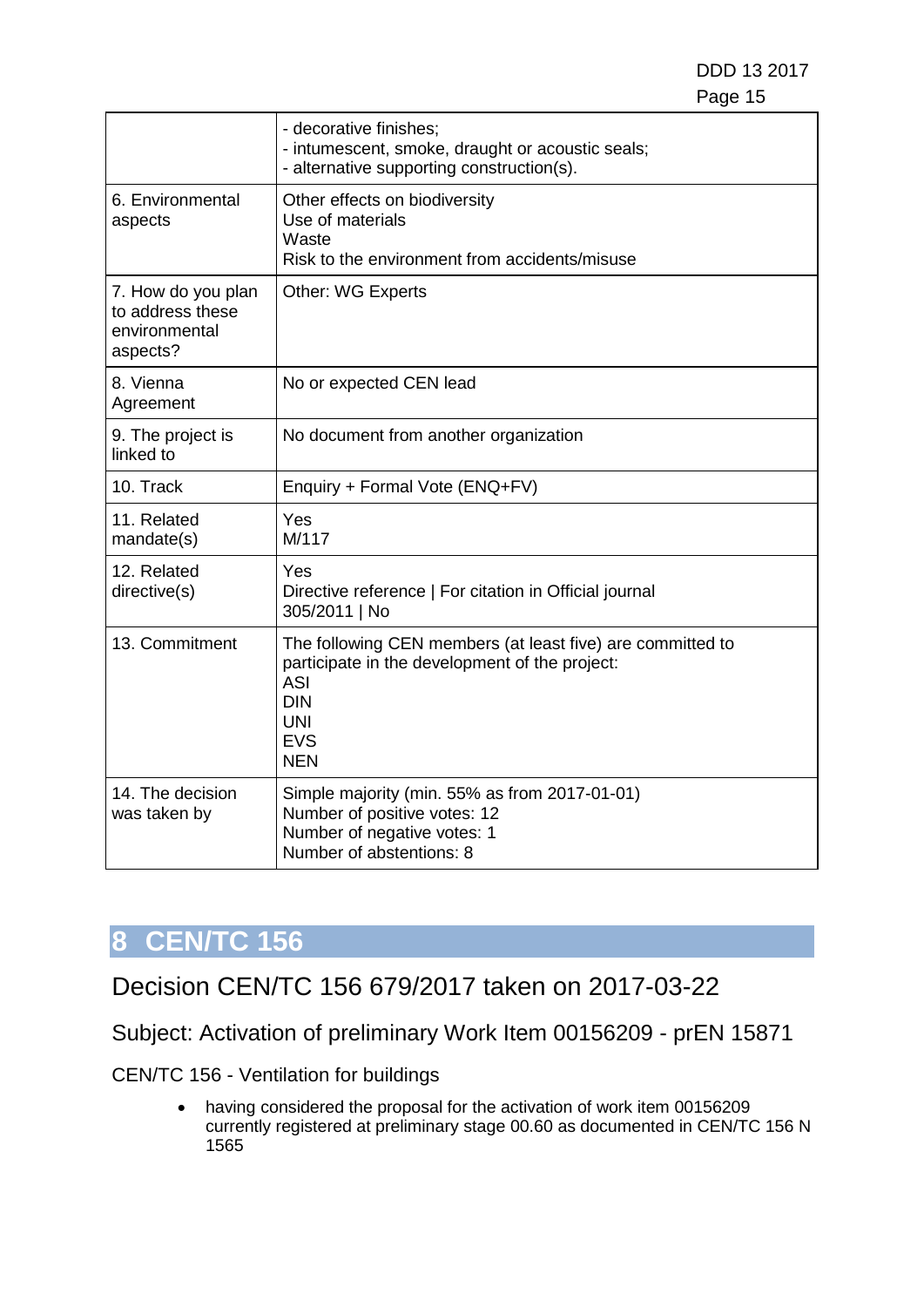- having considered the Guidance Adoption of a new work item in a CEN Technical Committee as documented in the BOSS
- confirming that the new work item falls within its scope
- confirming that the new work item corresponds to real market needs
- confirming that the resources to complete the work below are available
- decides to register the work item described below in its active programme of work

| <b>Section</b>                                                      | <b>Details</b>                                                                                                                                                                                                                                                                                                                                                                                                                                                                                                                                                                                                                                                                                                              |
|---------------------------------------------------------------------|-----------------------------------------------------------------------------------------------------------------------------------------------------------------------------------------------------------------------------------------------------------------------------------------------------------------------------------------------------------------------------------------------------------------------------------------------------------------------------------------------------------------------------------------------------------------------------------------------------------------------------------------------------------------------------------------------------------------------------|
| 1. Deliverable                                                      | <b>EN</b>                                                                                                                                                                                                                                                                                                                                                                                                                                                                                                                                                                                                                                                                                                                   |
| 2. This item<br>corresponds to                                      | A new project                                                                                                                                                                                                                                                                                                                                                                                                                                                                                                                                                                                                                                                                                                               |
| 3. Document<br>developed in drafting<br>body                        | CEN/TC 156/WG 9 - Fire precautions for air distribution systems in<br>buildings                                                                                                                                                                                                                                                                                                                                                                                                                                                                                                                                                                                                                                             |
| 4. Title                                                            | Ventilation for buildings - Fire resisting duct sections                                                                                                                                                                                                                                                                                                                                                                                                                                                                                                                                                                                                                                                                    |
| 5. Scope                                                            | This European Standard applies to fire resistant duct sections, which<br>are to be used in conjunction with partitions to maintain fire<br>compartments in heating, ventilating and air conditioning (HVAC)<br>installations. This standard specifies requirements and gives<br>reference to the test methods defined for fire resistant duct sections,<br>which are intended to be installed in heating, ventilation and air<br>conditioning (HVAC) systems in buildings. It also provides the<br>evaluation of conformity of the products to the requirements of this<br>standard. Furthermore, marking and information on installation and<br>maintenance of these products are also given in this European<br>Standard. |
| 6. Environmental<br>aspects                                         | Use of energy<br>Use of materials<br>Discharges to water                                                                                                                                                                                                                                                                                                                                                                                                                                                                                                                                                                                                                                                                    |
| 7. How do you plan<br>to address these<br>environmental<br>aspects? | Bring in environmental expertise to the WG<br>Use of environmental checklist                                                                                                                                                                                                                                                                                                                                                                                                                                                                                                                                                                                                                                                |
| 8. Vienna<br>Agreement                                              | No or expected CEN lead                                                                                                                                                                                                                                                                                                                                                                                                                                                                                                                                                                                                                                                                                                     |
| 9. The project is<br>linked to                                      | No document from another organization                                                                                                                                                                                                                                                                                                                                                                                                                                                                                                                                                                                                                                                                                       |
| 10. Track                                                           | Enquiry + Formal Vote (ENQ+FV)                                                                                                                                                                                                                                                                                                                                                                                                                                                                                                                                                                                                                                                                                              |
| 11. Related<br>mandate(s)                                           | Yes<br>M/109                                                                                                                                                                                                                                                                                                                                                                                                                                                                                                                                                                                                                                                                                                                |
| 12. Related<br>directive(s)                                         | Yes<br>Directive reference   For citation in Official journal<br>305/2011   Yes                                                                                                                                                                                                                                                                                                                                                                                                                                                                                                                                                                                                                                             |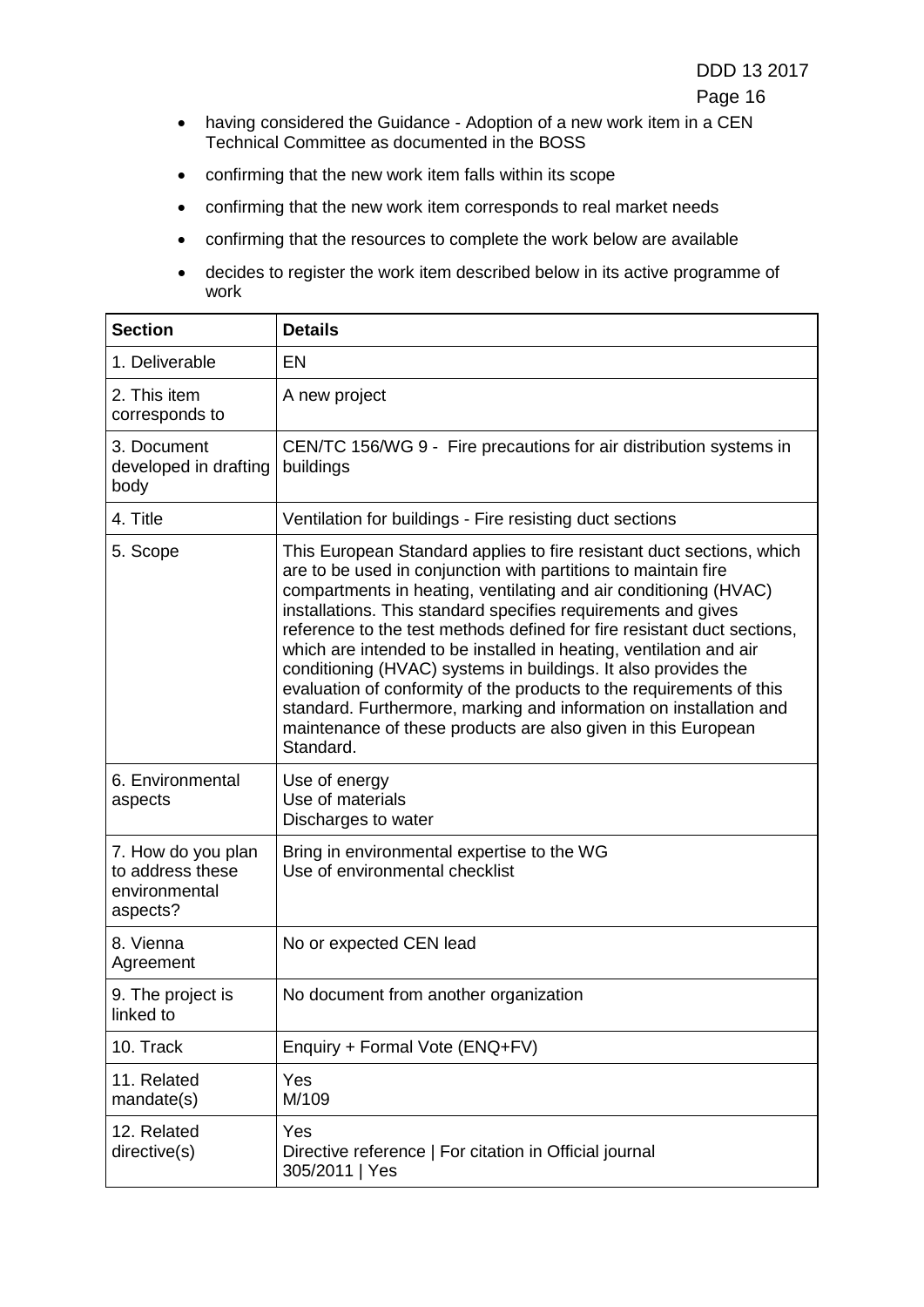DDD 13 2017 en de la construction de la construction de la construction de la construction de la construction de la constr

| 13. Commitment                   | The following CEN members (at least five) are committed to<br>participate in the development of the project:<br><b>AFNOR</b><br><b>SFS</b><br><b>BSI</b><br><b>NBN</b><br><b>NEN</b>                                               |
|----------------------------------|------------------------------------------------------------------------------------------------------------------------------------------------------------------------------------------------------------------------------------|
| 14. The decision<br>was taken by | Weighted vote and simple majority<br>Percentage of positive weighted votes (min. 71% before 2017-01-01,<br>min. 65% from 2017-01-01):100<br>Number of positive votes: 8<br>Number of negative votes: 0<br>Number of abstentions: 9 |

## **9 CEN/TC 159**

### <span id="page-16-0"></span>Decision CEN/TC 159 C 01/2017 taken on 2017-03-18

Subject: Activation of preliminary Work Item 00159043 - prEN 13819- 2 rev

CEN/TC 159 - Hearing protectors

- having considered the proposal for the activation of work item 00159043 currently registered at preliminary stage 00.60 as documented in CEN/TC 159 N 516
- having considered the Guidance Adoption of a new work item in a CEN Technical Committee as documented in the BOSS
- confirming that the new work item falls within its scope
- confirming that the new work item corresponds to real market needs
- confirming that the resources to complete the work below are available
- decides to register the work item described below in its active programme of work

| <b>Section</b>                               | <b>Details</b>                                                                                                                       |
|----------------------------------------------|--------------------------------------------------------------------------------------------------------------------------------------|
| 1. Deliverable                               | EN                                                                                                                                   |
| 2. This item<br>corresponds to               | The revision of an EN<br>EN 13819-2:2002                                                                                             |
| 3. Document<br>developed in drafting<br>body | CEN/TC 159/WG 6 - Hearing protectors - General requirements and<br>test methods                                                      |
| 4. Title                                     | Hearing protectors - Testing - Part 2: Acoustic test methods                                                                         |
| 5. Scope                                     | This European Standard EN 13819-2 specifies acoustic test methods<br>for hearing protectors. The purpose of these tests is to enable |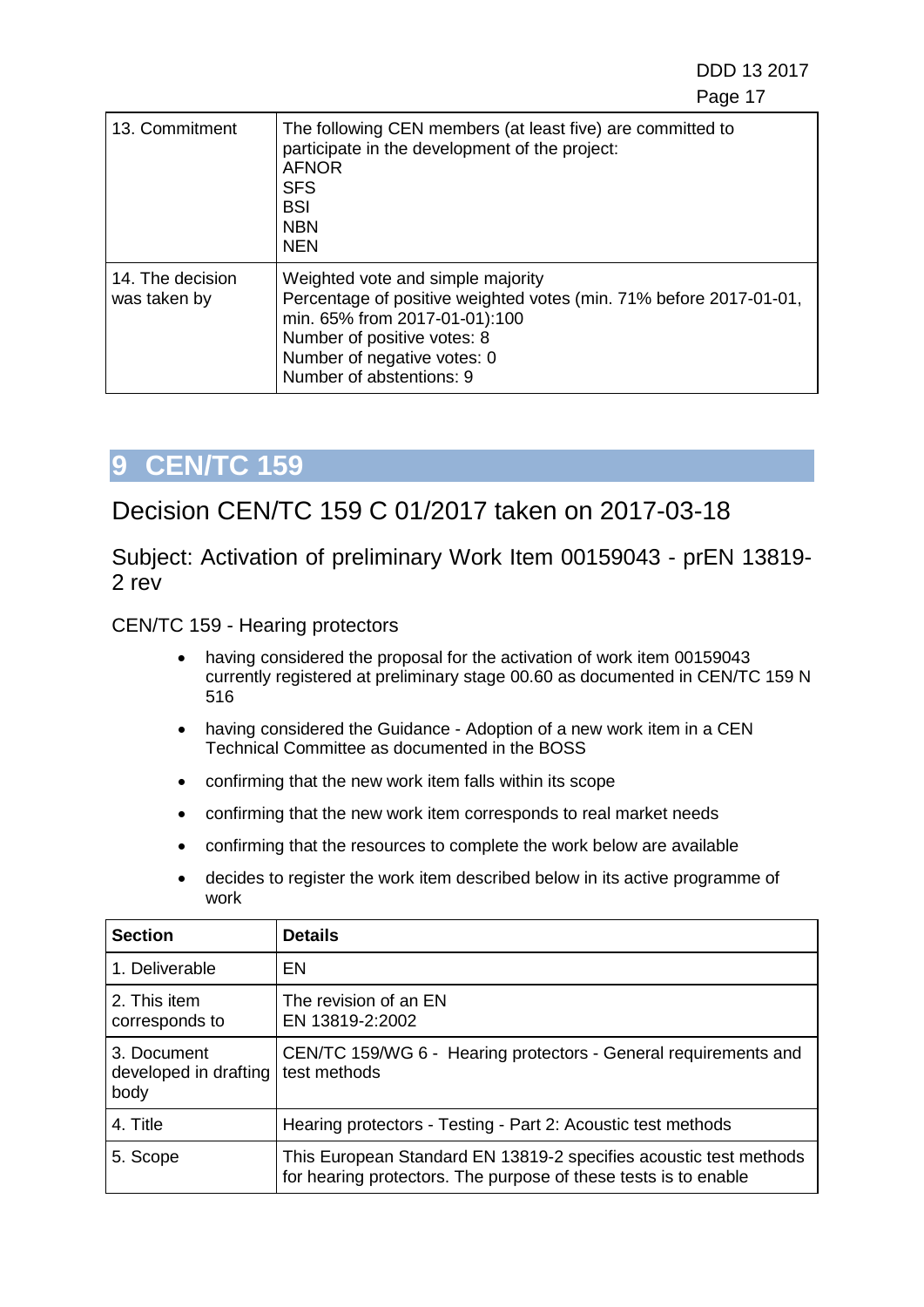|                                                                     | assessment of the performance of the hearing protector as specified<br>in the appropriate product standard.                                                                                        |
|---------------------------------------------------------------------|----------------------------------------------------------------------------------------------------------------------------------------------------------------------------------------------------|
| 6. Environmental<br>aspects                                         | Other: no comment                                                                                                                                                                                  |
| 7. How do you plan<br>to address these<br>environmental<br>aspects? | Other: no comment                                                                                                                                                                                  |
| 8. Vienna<br>Agreement                                              | No or expected CEN lead                                                                                                                                                                            |
| 9. The project is<br>linked to                                      | No document from another organization                                                                                                                                                              |
| 10. Track                                                           | Enquiry + Formal Vote (ENQ+FV)                                                                                                                                                                     |
| 11. Related<br>mandate(s)                                           | Yes<br>M/031                                                                                                                                                                                       |
| 12. Related<br>directive(s)                                         | Yes<br>Directive reference   For citation in Official journal<br>89/686/EEC   Yes                                                                                                                  |
| 13. Commitment                                                      | The following CEN members (at least five) are committed to<br>participate in the development of the project:<br><b>AFNOR</b><br><b>SFS</b><br><b>SIS</b><br><b>BSI</b><br><b>DIN</b><br><b>UNE</b> |
| 14. The decision<br>was taken by                                    | Simple majority (min. 55% as from 2017-01-01)<br>Number of positive votes: 14<br>Number of negative votes: 0<br>Number of abstentions: 8                                                           |

## <span id="page-17-0"></span>Decision CEN/TC 159 C 02/2017 taken on 2017-03-18

Subject: Activation of preliminary Work Item 00159045 - prEN 13819- 1 rev

CEN/TC 159 - Hearing protectors

- having considered the proposal for the activation of work item 00159045 currently registered at preliminary stage 00.60 as documented in CEN/TC 159 N 517
- having considered the Guidance Adoption of a new work item in a CEN Technical Committee as documented in the BOSS
- confirming that the new work item falls within its scope
- confirming that the new work item corresponds to real market needs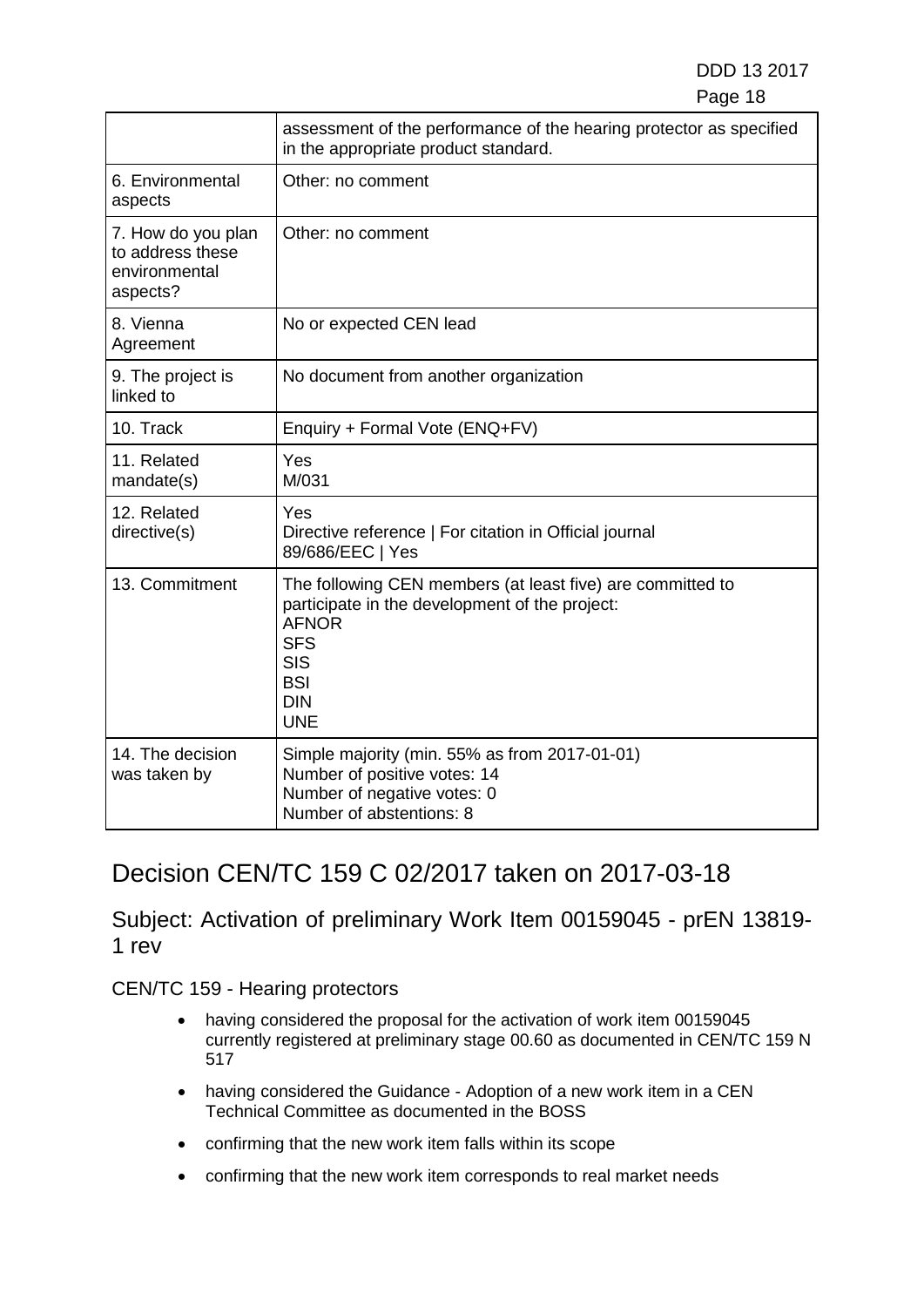- confirming that the resources to complete the work below are available
- decides to register the work item described below in its active programme of work

| <b>Section</b>                                                      | <b>Details</b>                                                                                                                                                                                                                                      |
|---------------------------------------------------------------------|-----------------------------------------------------------------------------------------------------------------------------------------------------------------------------------------------------------------------------------------------------|
| 1. Deliverable                                                      | <b>EN</b>                                                                                                                                                                                                                                           |
| 2. This item<br>corresponds to                                      | The revision of an EN<br>EN 13819-1:2002                                                                                                                                                                                                            |
| 3. Document<br>developed in drafting<br>body                        | CEN/TC 159/WG 6 - Hearing protectors - General requirements and<br>test methods                                                                                                                                                                     |
| 4. Title                                                            | Hearing protectors - Testing - Part 1: Physical test methods                                                                                                                                                                                        |
| 5. Scope                                                            | This European Standard EN 13819-1 specifies physical test methods<br>for hearing protectors. The purpose of these tests is to enable<br>assessment of the performance of the hearing protector as specified<br>in the appropriate product standard. |
| 6. Environmental<br>aspects                                         | Other: no comment                                                                                                                                                                                                                                   |
| 7. How do you plan<br>to address these<br>environmental<br>aspects? | Other: no comment                                                                                                                                                                                                                                   |
| 8. Vienna<br>Agreement                                              | No or expected CEN lead                                                                                                                                                                                                                             |
| 9. The project is<br>linked to                                      | No document from another organization                                                                                                                                                                                                               |
| 10. Track                                                           | Enquiry + Formal Vote (ENQ+FV)                                                                                                                                                                                                                      |
| 11. Related<br>mandate(s)                                           | Yes<br>M/031                                                                                                                                                                                                                                        |
| 12. Related<br>directive(s)                                         | Yes<br>Directive reference   For citation in Official journal<br>89/686/EEC   Yes                                                                                                                                                                   |
| 13. Commitment                                                      | The following CEN members (at least five) are committed to<br>participate in the development of the project:<br><b>AFNOR</b><br><b>SFS</b><br><b>SIS</b><br><b>BSI</b><br><b>DIN</b><br><b>UNE</b>                                                  |
| 14. The decision<br>was taken by                                    | Simple majority (min. 55% as from 2017-01-01)<br>Number of positive votes: 14<br>Number of negative votes: 0<br>Number of abstentions: 8                                                                                                            |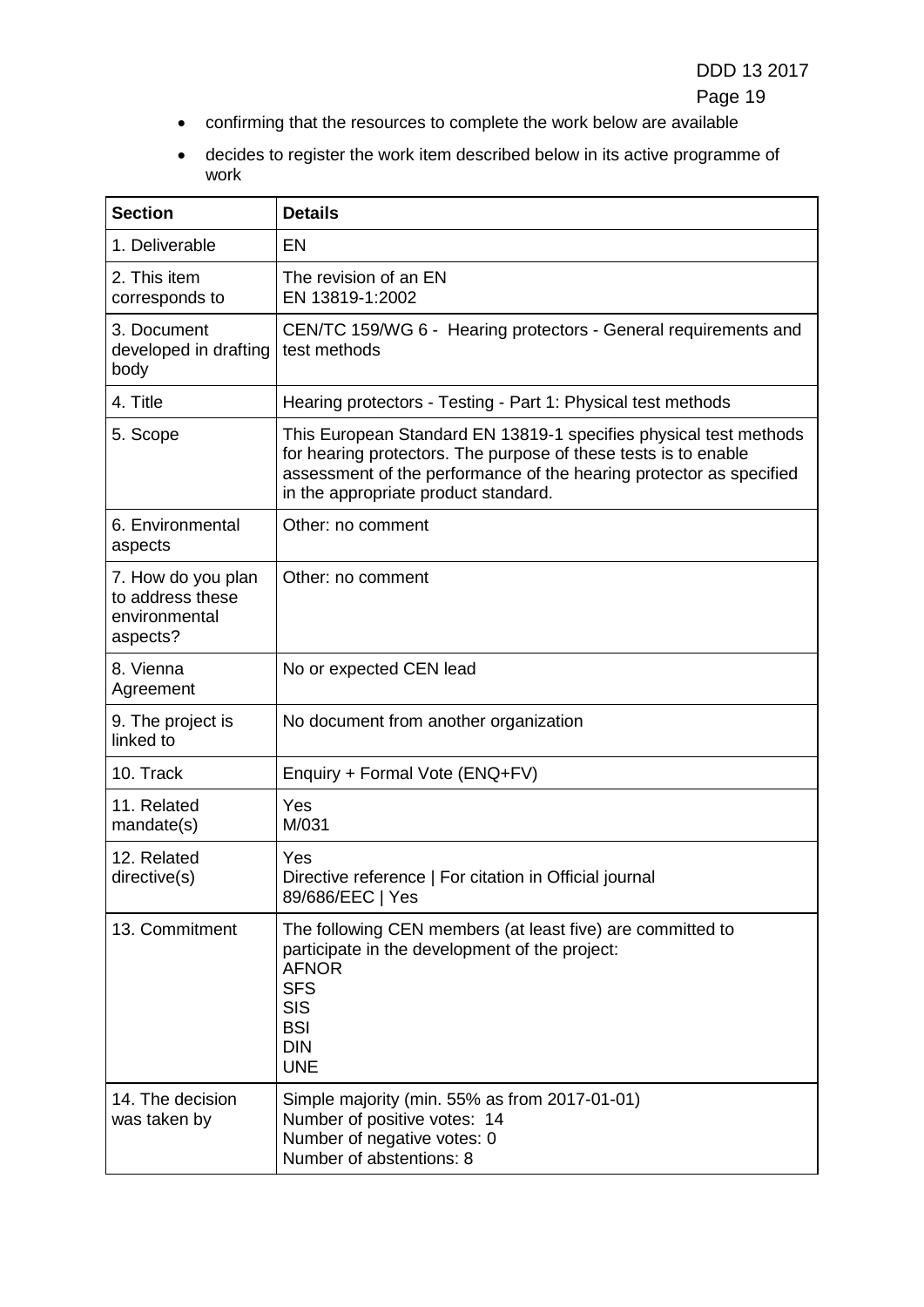### <span id="page-19-0"></span>Decision 03/2017 taken by CEN/TC 159 on 2017-03-18

#### Subject: CEN/TC 159 - Reference to other normative documents

The CEN/TC 159 "Hearing protectors",

- considering the CEN/CENELEC Internal Regulations Part 2 and Part 3, allowing in exceptional cases, to include normative references to documents other than those developed by CEN, CENELEC, ETSI, ISO and IEC;
- considering the CEN policy related to the subject;
- confirming that all following criteria are affirmatively fulfilled:
	- o No suitable CEN, CENELEC, ETSI, ISO or IEC documents are available and that there is a necessity to refer to a document other than those developed by CEN, CENELEC, ETSI, ISO and IEC;
	- o It is impractical to include the relevant text in full;
	- $\circ$  The need for making reference to a document other than those developed by CEN, CENELEC, ETSI, ISO and IEC has been fully justified;
	- o The referenced document:
		- has wide acceptance;
		- is not in contradiction with the European legislation nor creates regulatory problems when the EN is implemented by CEN/CENELEC members;
		- has been prepared in accordance with the principles set in the ISO/IEC Guide 59 - Code of Practice for Standardization - (with the definitions of EN 45020) and in the ISO/IEC Directives;
		- has clearance in respect of possible IPR (Intellectual Property Rights) issues as prescribed in CEN/CENELEC Guide 8;
		- is not a draft, but is an adopted document with an identified and dated issue;
		- is publicly available in official CEN/CENELEC languages, at least in English.

approves the normative reference to:

*ITU-T P.50, SERIES P: TELEPHONE TRANSMISSION QUALITY, TELEPHONE INSTALLATIONS, LOCAL LINE NETWORKS, Objective measuring apparatus, Artificial voices. Appendix I: Test signals* issued by *ITU* on *1998* in the document corresponding to WI number (prEN 13819-3 "*Hearing protectors — Testing — Part 3: Supplementary acoustic test method"*)

The decision was taken by *simple majority with 8 positive votes, 0 negative vote(s) and 12 abstention(s)*.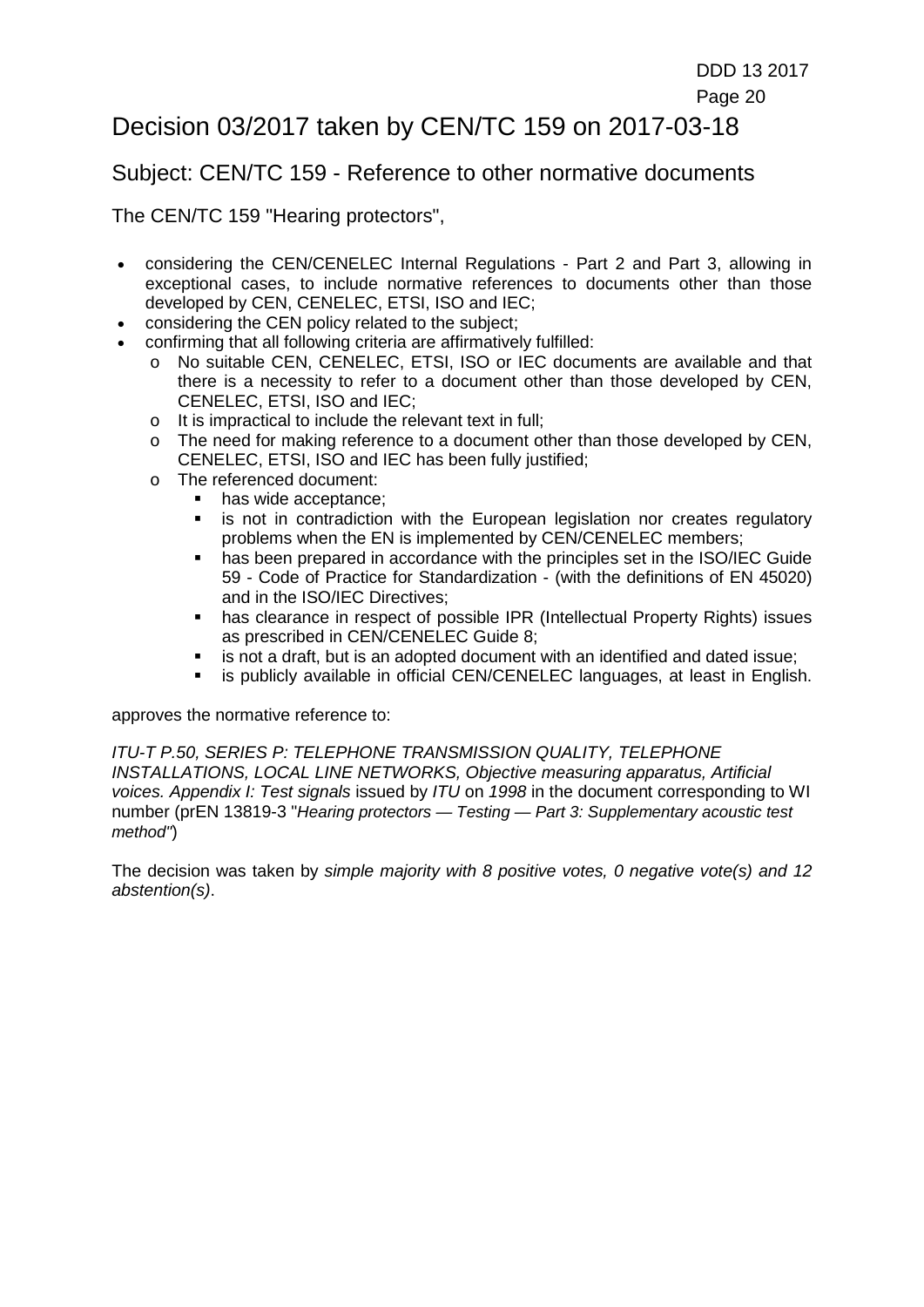## <span id="page-20-0"></span>Decision CEN/TC 189 02/2017 taken on 2017-03-20

Subject: Activation of preliminary Work Item 00189193 - prEN 14150 rev

#### CEN/TC 189 Geosynthetics

- having considered the proposal for the activation of work item 00189193 currently registered at preliminary stage 00.60 as documented in CEN/TC 189 N 1163
- having considered the Guidance Adoption of a new work item in a CEN Technical Committee as documented in the BOSS
- confirming that the new work item falls within its scope
- confirming that the new work item corresponds to real market needs
- confirming that the resources to complete the work below are available
- decides to register the work item described below in its active programme of work

| <b>Section</b>                                                      | <b>Details</b>                                                                                                                                                                                                                                                                                                                                                                                                                                                                                                                                                                                                                                                                                                     |
|---------------------------------------------------------------------|--------------------------------------------------------------------------------------------------------------------------------------------------------------------------------------------------------------------------------------------------------------------------------------------------------------------------------------------------------------------------------------------------------------------------------------------------------------------------------------------------------------------------------------------------------------------------------------------------------------------------------------------------------------------------------------------------------------------|
| 1. Deliverable                                                      | EN                                                                                                                                                                                                                                                                                                                                                                                                                                                                                                                                                                                                                                                                                                                 |
| 2. This item<br>corresponds to                                      | The revision of an EN<br>EN 14150:2006                                                                                                                                                                                                                                                                                                                                                                                                                                                                                                                                                                                                                                                                             |
| 3. Document<br>developed in drafting<br>body                        | CEN/TC 189/WG 4 - Hydraulic testing                                                                                                                                                                                                                                                                                                                                                                                                                                                                                                                                                                                                                                                                                |
| 4. Title                                                            | Geosynthetic barriers - Determination of permeability to liquids                                                                                                                                                                                                                                                                                                                                                                                                                                                                                                                                                                                                                                                   |
| 5. Scope                                                            | This European Standard specifies a method for measuring the<br>steady-state liquid flow through a geosynthetic barrier, used to contain<br>liquids in long-term applications. The test method and described<br>apparatus allow the measurement of flows accurately down to 10-6<br>m3/m2/day. In particular circumstances where testing indicates that<br>values obtained for a geosynthetic barrier lie below the threshold of<br>sensitivity of this test method, then the value of liquid flow is declared<br>as being less than 10-6 m3/m2/day. Due to its long duration this test<br>method is not suitable for production control testing. Geosynthetic<br>clay liners cannot be tested with this apparatus. |
| 6. Environmental<br>aspects                                         | Discharges to soil<br>Emissions to air                                                                                                                                                                                                                                                                                                                                                                                                                                                                                                                                                                                                                                                                             |
| 7. How do you plan<br>to address these<br>environmental<br>aspects? | Use of environmental checklist                                                                                                                                                                                                                                                                                                                                                                                                                                                                                                                                                                                                                                                                                     |
| 8. Vienna                                                           | No or expected CEN lead                                                                                                                                                                                                                                                                                                                                                                                                                                                                                                                                                                                                                                                                                            |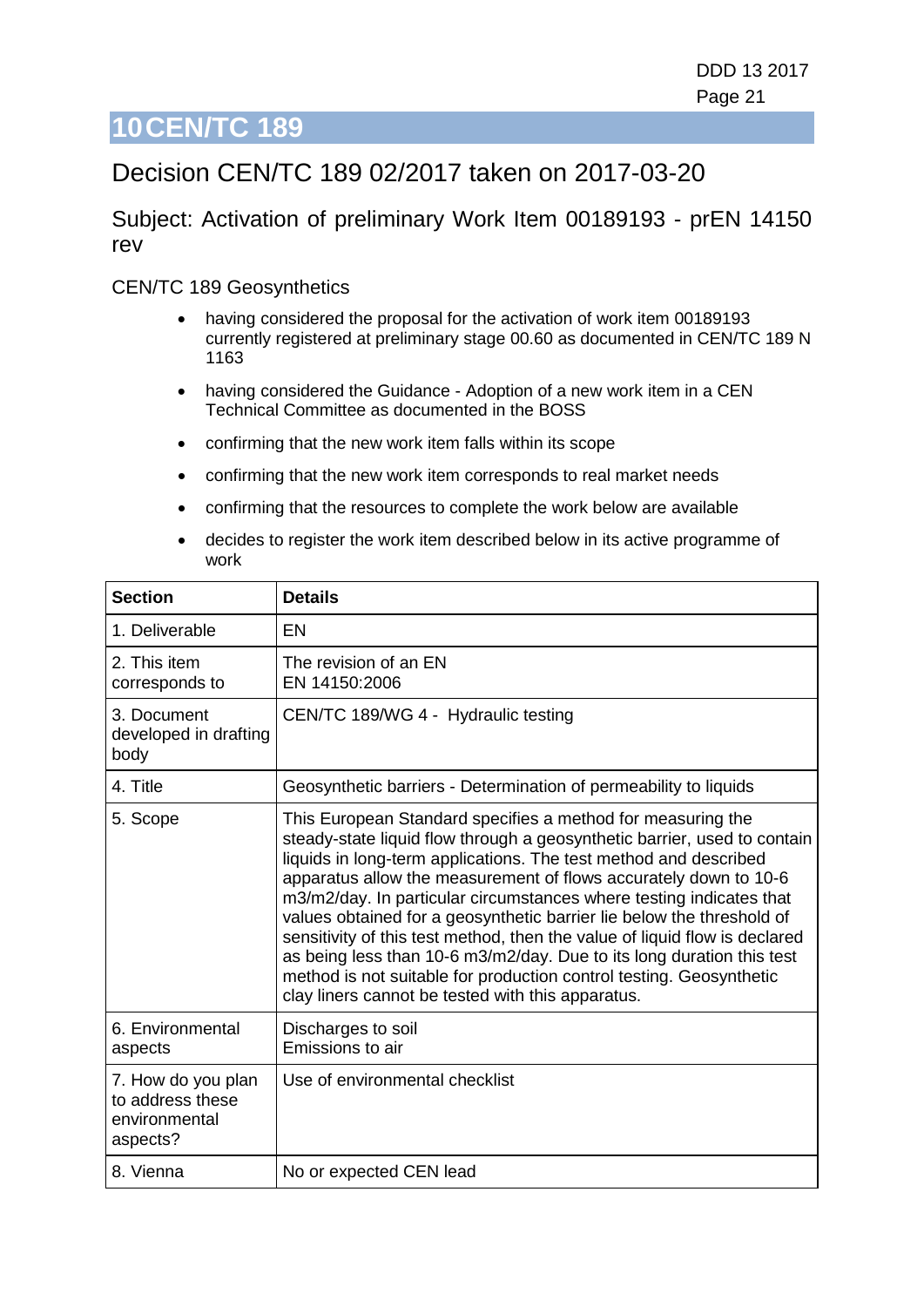DDD 13 2017 e de la construcción de la construcción de la construcción de la construcción de la construcción de la constru

| Agreement                        |                                                                                                                                                                                                                                      |
|----------------------------------|--------------------------------------------------------------------------------------------------------------------------------------------------------------------------------------------------------------------------------------|
| 9. The project is<br>linked to   | No document from another organization                                                                                                                                                                                                |
| 10. Track                        | Enquiry + Formal Vote (ENQ+FV)                                                                                                                                                                                                       |
| 11. Related<br>mandate(s)        | Yes<br>M/107                                                                                                                                                                                                                         |
| 12. Related<br>directive(s)      | Yes<br>Directive reference   For citation in Official journal<br>305/2011   No                                                                                                                                                       |
| 13. Commitment                   | The following CEN members (at least five) are committed to<br>participate in the development of the project:<br><b>AFNOR</b><br><b>BSI</b><br><b>DIN</b><br>DS<br><b>IPQ</b>                                                         |
| 14. The decision<br>was taken by | Weighted vote and simple majority<br>Percentage of positive weighted votes (min. 71% before 2017-01-01,<br>min. 65% from 2017-01-01):100<br>Number of positive votes: 12<br>Number of negative votes: 0<br>Number of abstentions: 11 |

# **11CEN/TC 193**

## <span id="page-21-0"></span>Decision CEN/TC 193 1/2017 taken on 2017-03-17

### Subject: CEN/TC 193 - Decision to skip the Formal Vote

CEN/TC 193 - Adhesives

- considering the results of the Enquiry ballot;
- considering the table of decisions and the formal written proposals as distributed after the comments decision meeting;
- considering the CEN/CENELEC Internal Regulations Part 2, clause 11.2.3;
- considering Decisions BT 34/2002, BT 42/2003 and related document BT N 6962 concerning timeframes for the development of ENs;
- considering Decision BT 35/2014 to associate a vote to the CEN Enquiry and to allow Technical Bodies to decide to skip the Formal Vote;
- considering Decision 49/2014 to allow Technical Bodies to decide to skip the Formal Vote through a TC decision based on simple majority only;

decides to skip the Formal Vote and proceed with the publication of WI 00193322 - prEN ISO 10364 - Structural adhesives - Determination of the pot life (working life) of multi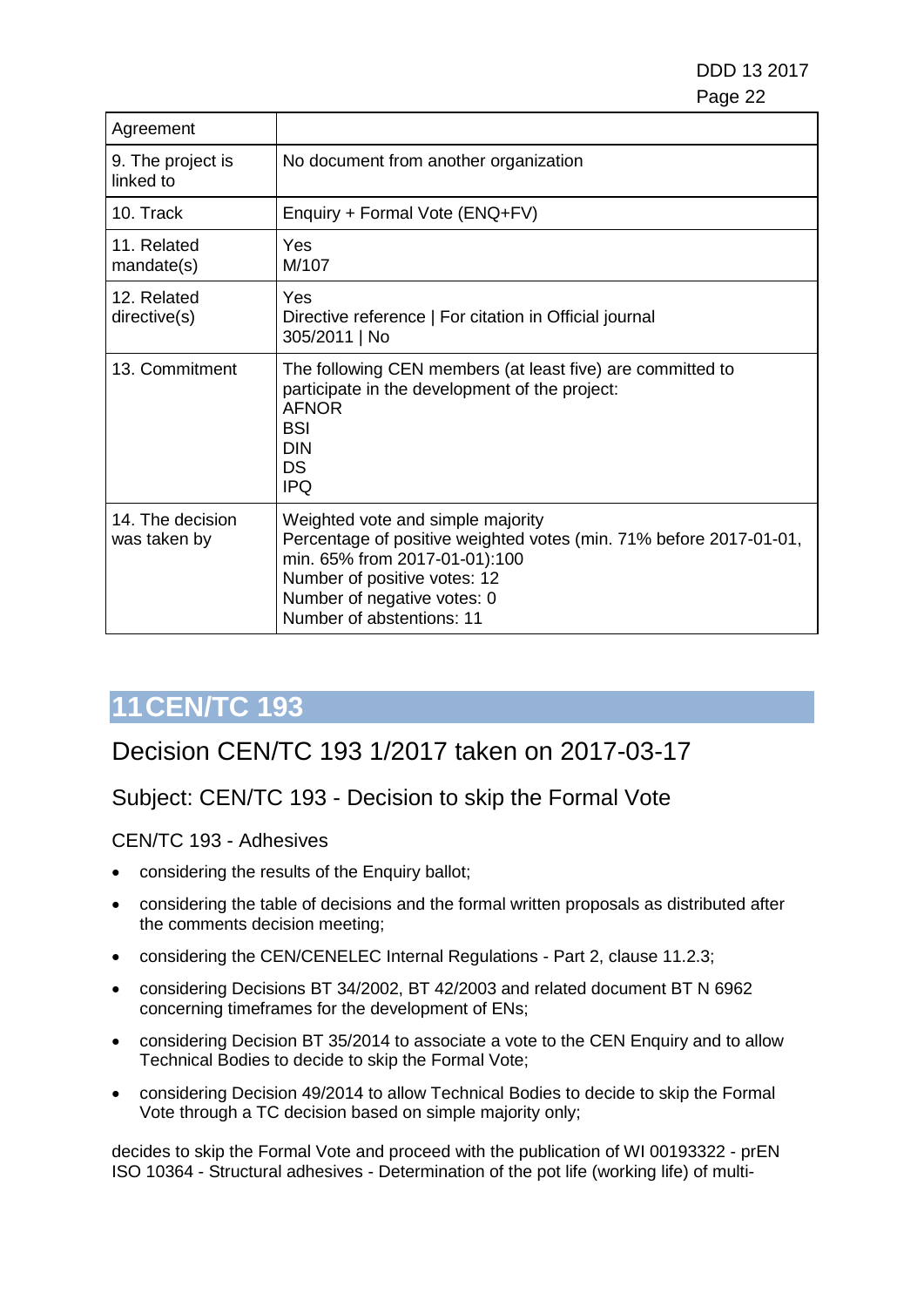component adhesives (ISO 10364:2015) *(In this case the TC must not finalize the publication, this will be done by CCMC. Instead the TC must notify CCMC of its intention to skip Formal Vote by posting only an electronic transmission notice onto eTrans.)*

The decision was taken by unanimity.

# **12CEN/TC 246**

## <span id="page-22-0"></span>Decision CEN/TC 246 C002/2017 taken on 2017-03-16

Subject: 3 year time-frame for the development of WI 00246112 - 9 month Tolerance Request.

CEN/TC 246 Natural stones

- considering Resolution BT 34/2002 by which BT decided that any work item to result in an EN, registered after 2002-10-31, shall normally result in an EN after 3 years and set maximum times between well identified stages, as well as Resolution BT 42/2003 deciding on variant timeframes;
- considering Resolution BT 42/2008 allowing the CEN/TCs, for well identified and justified reasons, to claim one tolerance of 9 months, applicable to the target dates for submission of a draft to CCMC (or ISO/CS in case of Vienna Agreement - CEN Lead) for the relevant procedure(s) (i.e. CEN Enquiry and/or Formal Vote, UAP, TCA);
- considering that for work item *00246112 - prEN 16140 rev - Natural stone test methods - Determination of sensitivity to changes in appearance produced by thermal cycles*, it proves impossible to Dispatch ENQ draft to CMC by 2017-05-18;
- claims a tolerance of 9 months (i.e. a postponement of 9 months of the deadlines for all the stages not yet reached) for the following reasons: The work is not yet finished. Pending further studies and tests.
- confirms that CEN/TC 246 will Dispatch ENQ draft to CMC (or ISO/CS in case of Vienna Agreement - CEN Lead) by 2018-02-18 at the latest.

The decision was taken by simple majority with 10 positive vote(s), 0 negative vote(s) and 7 abstention(s).

# <span id="page-22-1"></span>Decision CEN/TC 246 C003/2017 taken on 2017-03-16

Subject: 3 year time-frame for the development of WI 00246118 - 9 month Tolerance Request.

#### CEN/TC 246 Natural stones

• considering Resolution BT 34/2002 by which BT decided that any work item to result in an EN, registered after 2002-10-31, shall normally result in an EN after 3 years and set maximum times between well identified stages, as well as Resolution BT 42/2003 deciding on variant timeframes;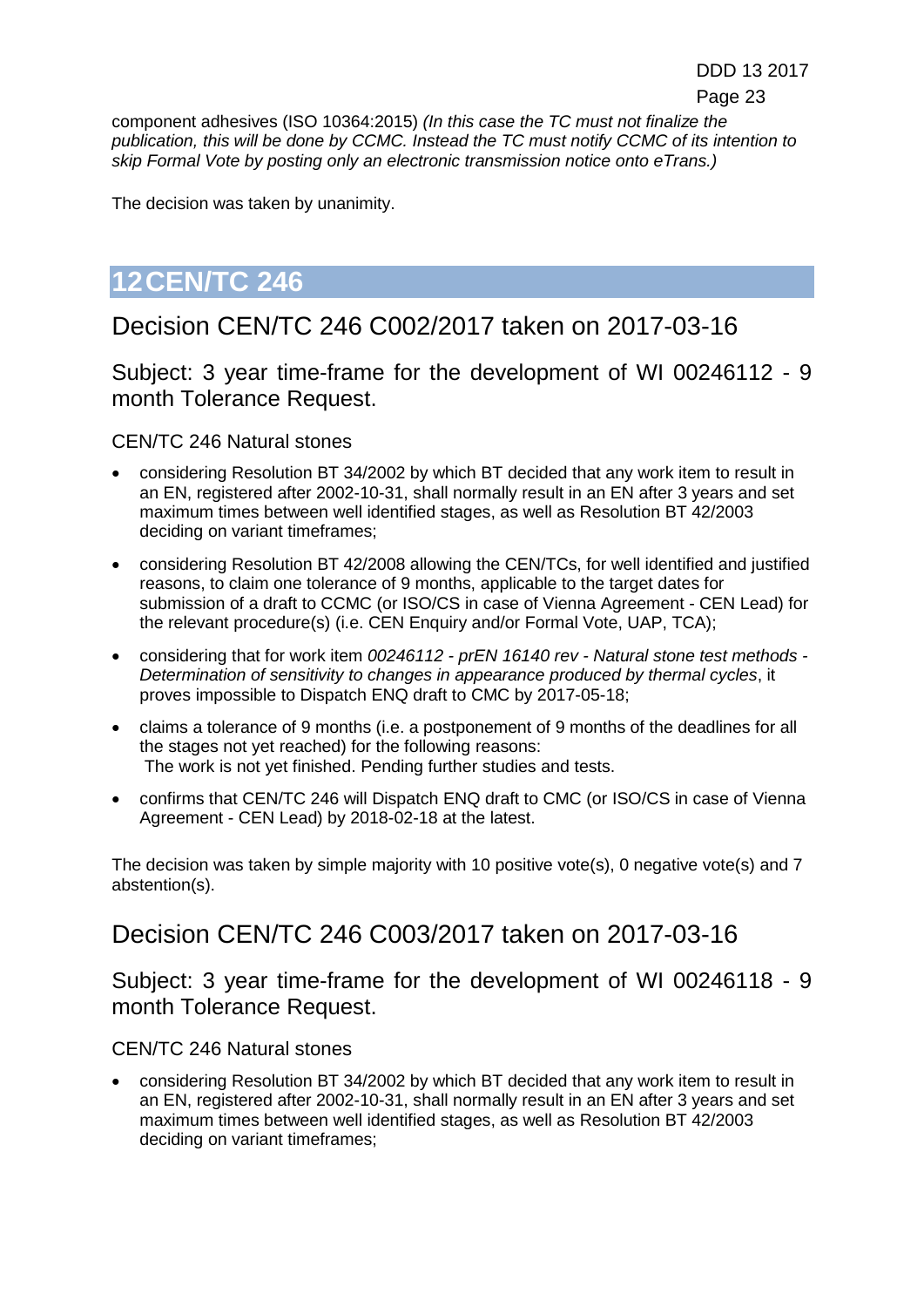e de la construction de la construction de la construction de la construction de la construction de la constru

- considering Resolution BT 42/2008 allowing the CEN/TCs, for well identified and justified reasons, to claim one tolerance of 9 months, applicable to the target dates for submission of a draft to CCMC (or ISO/CS in case of Vienna Agreement - CEN Lead) for the relevant procedure(s) (i.e. CEN Enquiry and/or Formal Vote, UAP, TCA);
- considering that for work item *00246118 - prEN 13373 rev - Natural stone test methods - Determination of geometric characteristics on units*, it proves impossible to Dispatch ENQ draft to CMC by 2017-05-18;
- claims a tolerance of 9 months (i.e. a postponement of 9 months of the deadlines for all the stages not yet reached) for the following reasons: The work is not yet finished. Pending further studies and tests.
- confirms that CEN/TC 246 will Dispatch ENQ draft to CMC (or ISO/CS in case of Vienna Agreement - CEN Lead) by 2018-02-18 at the latest.

The decision was taken by simple majority with 10 positive vote(s), 0 negative vote(s) and 7 abstention(s).

# <span id="page-23-0"></span>Decision CEN/TC 246 C004/2017 taken on 2017-03-16

Subject: 3 year time-frame for the development of WI 00246119 - 9 month Tolerance Request.

### CEN/TC 246 Natural stones

- considering Resolution BT 34/2002 by which BT decided that any work item to result in an EN, registered after 2002-10-31, shall normally result in an EN after 3 years and set maximum times between well identified stages, as well as Resolution BT 42/2003 deciding on variant timeframes;
- considering Resolution BT 42/2008 allowing the CEN/TCs, for well identified and justified reasons, to claim one tolerance of 9 months, applicable to the target dates for submission of a draft to CCMC (or ISO/CS in case of Vienna Agreement - CEN Lead) for the relevant procedure(s) (i.e. CEN Enquiry and/or Formal Vote, UAP, TCA);
- considering that for work item *00246119 - prEN 14581 rev - Natural stone test methods - Determination of linear thermal expansion coefficient*, it proves impossible to Dispatch ENQ draft to CMC by 2017-05-18;
- claims a tolerance of 9 months (i.e. a postponement of 9 months of the deadlines for all the stages not yet reached) for the following reasons: The work is not yet finished. Pending further studies and tests.
- confirms that CEN/TC 246 will Dispatch ENQ draft to CMC (or ISO/CS in case of Vienna Agreement - CEN Lead) by 2018-02-18 at the latest.

The decision was taken by simple majority with 10 positive vote(s), 0 negative vote(s) and 7 abstention(s).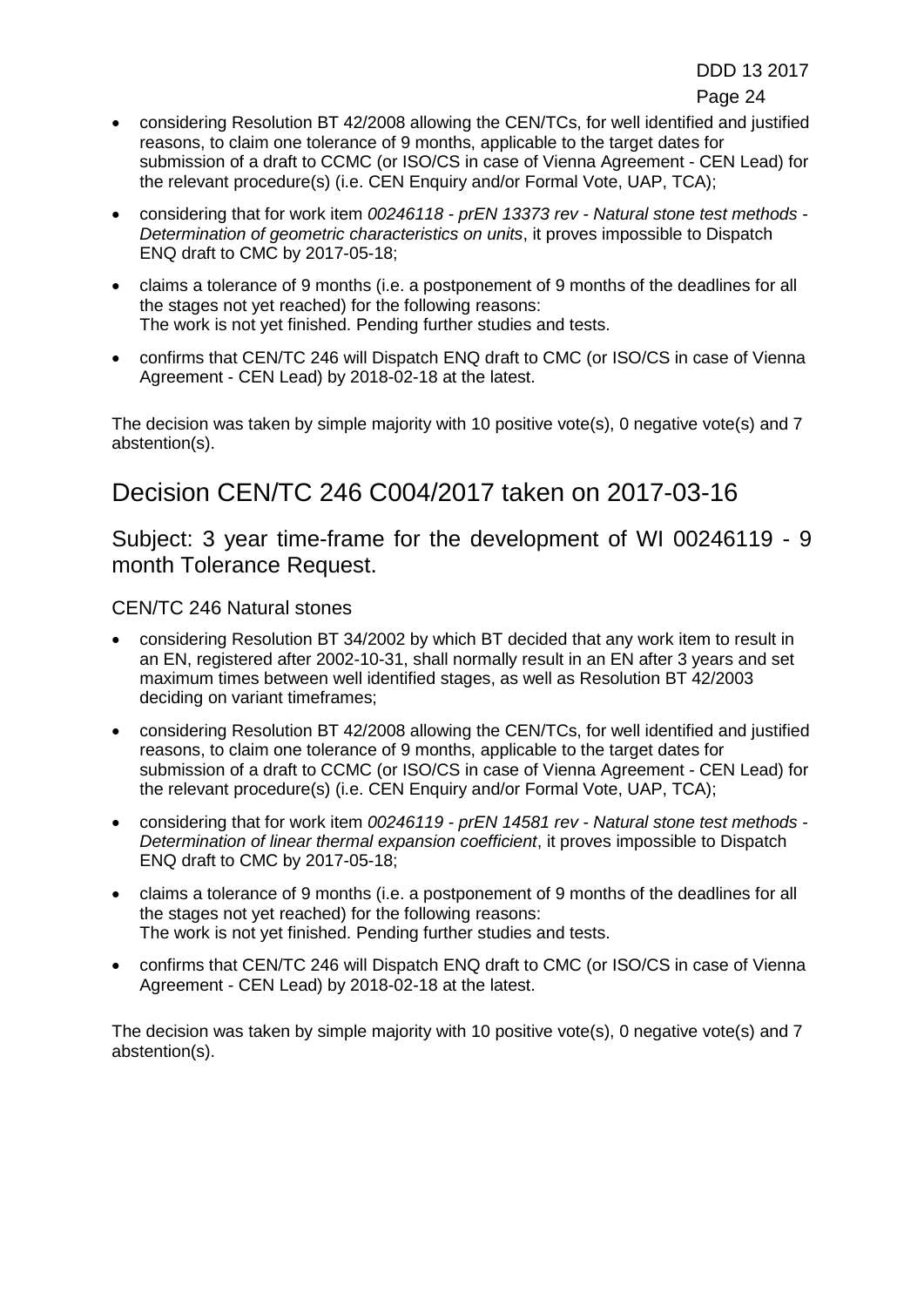## <span id="page-24-0"></span>Decision CEN/TC 249 623R/2017 taken on 2017-03-21

#### Subject: Adoption of a New Work Item

#### CEN/TC 249 - Plastics

- having considered the proposal for a new work item as documented in CEN/TC 249 N 1661
- having considered the Guidance Adoption of a new work item in a CEN Technical Committee as documented in the BOSS
- confirming that the new work item falls within its scope
- confirming that the new work item corresponds to real market needs
- confirming that the resources to complete the work below are available
- decides to register the work item described below in its active programme of work

| <b>Section</b>                                                      | <b>Details</b>                                                                                                                              |
|---------------------------------------------------------------------|---------------------------------------------------------------------------------------------------------------------------------------------|
| 1. Deliverable                                                      | EN                                                                                                                                          |
| 2. This item<br>corresponds to                                      | A new project                                                                                                                               |
| 3. Document<br>developed in drafting<br>body                        | CEN/TC 249 - Plastics                                                                                                                       |
| 4. Title                                                            | Plastics -- Determination of the degree of disintegration of plastic<br>materials under defined composting conditions in a pilot-scale test |
| 5. Scope                                                            | See title                                                                                                                                   |
| 6. Environmental<br>aspects                                         | None of the above: NA                                                                                                                       |
| 7. How do you plan<br>to address these<br>environmental<br>aspects? | Other: NA                                                                                                                                   |
| 8. Vienna<br>Agreement                                              | Yes - Parallel ISO lead<br>ISO project reference: NP 16929<br>ISO project ID: 72473<br>ISO TC: ISO/TC 61                                    |
| 9. The project is<br>linked to                                      | No document from another organization                                                                                                       |
| 10. Track                                                           | Enquiry + Formal Vote (ENQ+FV)                                                                                                              |
| 11. Related                                                         | <b>No</b>                                                                                                                                   |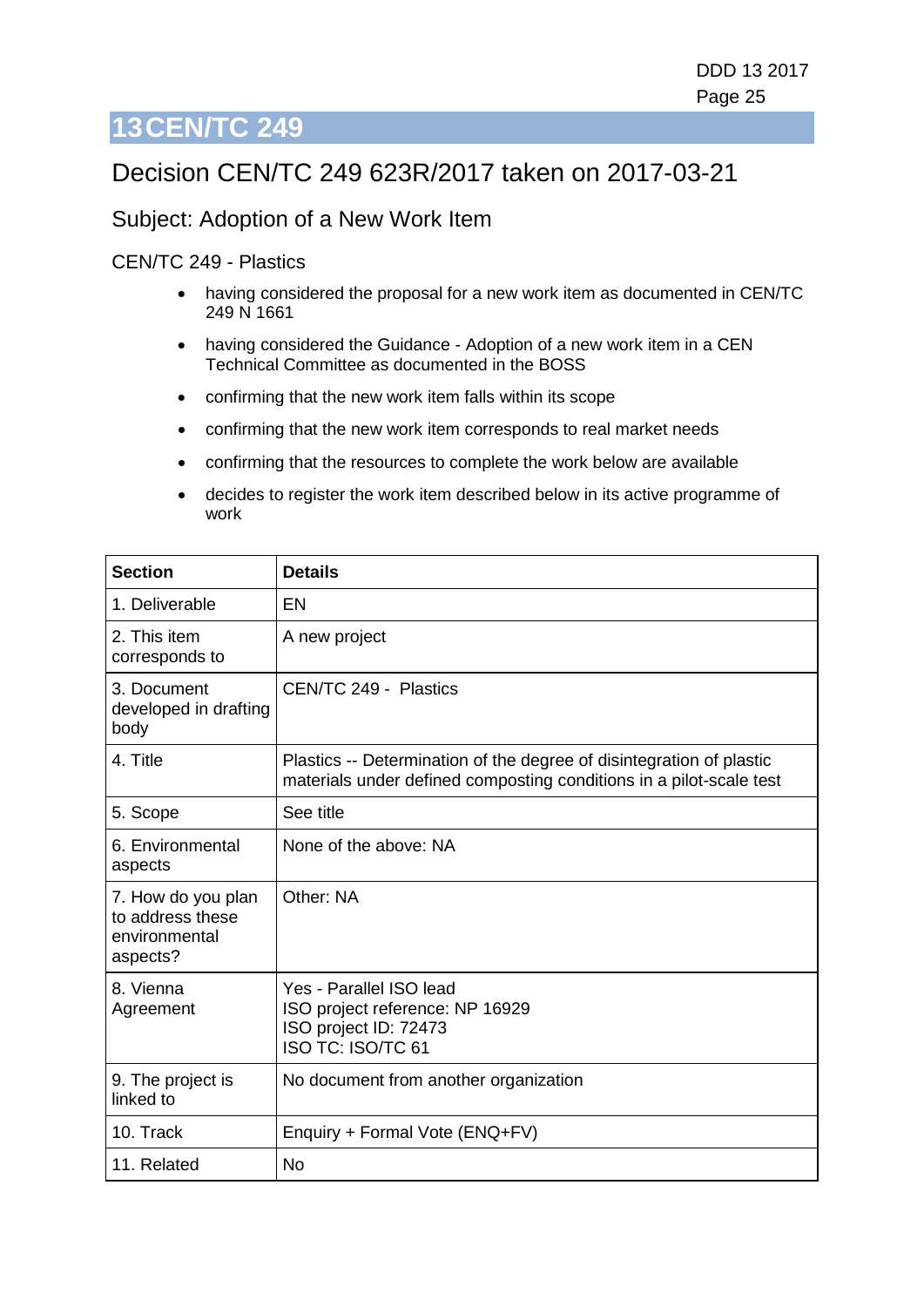DDD 13 2017 e de la construcción de la construcción de la construcción de la construcción de la construcción de la constru

| mandate(s)                       |                                                                                                                                                                                                                                    |
|----------------------------------|------------------------------------------------------------------------------------------------------------------------------------------------------------------------------------------------------------------------------------|
| 12. Related<br>directive(s)      | No                                                                                                                                                                                                                                 |
| 13. Commitment                   | The following CEN members (at least five) are committed to<br>participate in the development of the project:<br><b>AFNOR</b><br>DIN<br><b>NBN</b><br>UNI<br>NEN                                                                    |
| 14. The decision<br>was taken by | Weighted vote and simple majority<br>Percentage of positive weighted votes (min. 71% before 2017-01-01,<br>min. 65% from 2017-01-01):100<br>Number of positive votes: 8<br>Number of negative votes: 0<br>Number of abstentions: 8 |

# **14CEN/TC 256**

## <span id="page-25-0"></span>Decision CEN/TC 256 C02/2017 taken on 2017-03-14

#### Subject: Adoption of a New Work Item

#### CEN/TC 256 - Railway applications

- having considered the proposal for a new work item as documented in CEN/TC 256 N 5190
- having considered the Guidance Adoption of a new work item in a CEN Technical Committee as documented in the BOSS
- confirming that the new work item falls within its scope
- confirming that the new work item corresponds to real market needs
- confirming that the resources to complete the work below are available
- decides to register the work item described below in its active programme of work

| <b>Section</b>                               | <b>Details</b>                                 |
|----------------------------------------------|------------------------------------------------|
| 1. Deliverable                               | EN                                             |
| 2. This item<br>corresponds to               | The revision of an EN<br>EN 13261:2009+A1:2010 |
| 3. Document<br>developed in drafting<br>body | CEN/TC 256/SC 2/WG 11 - Wheels - Wheelsets     |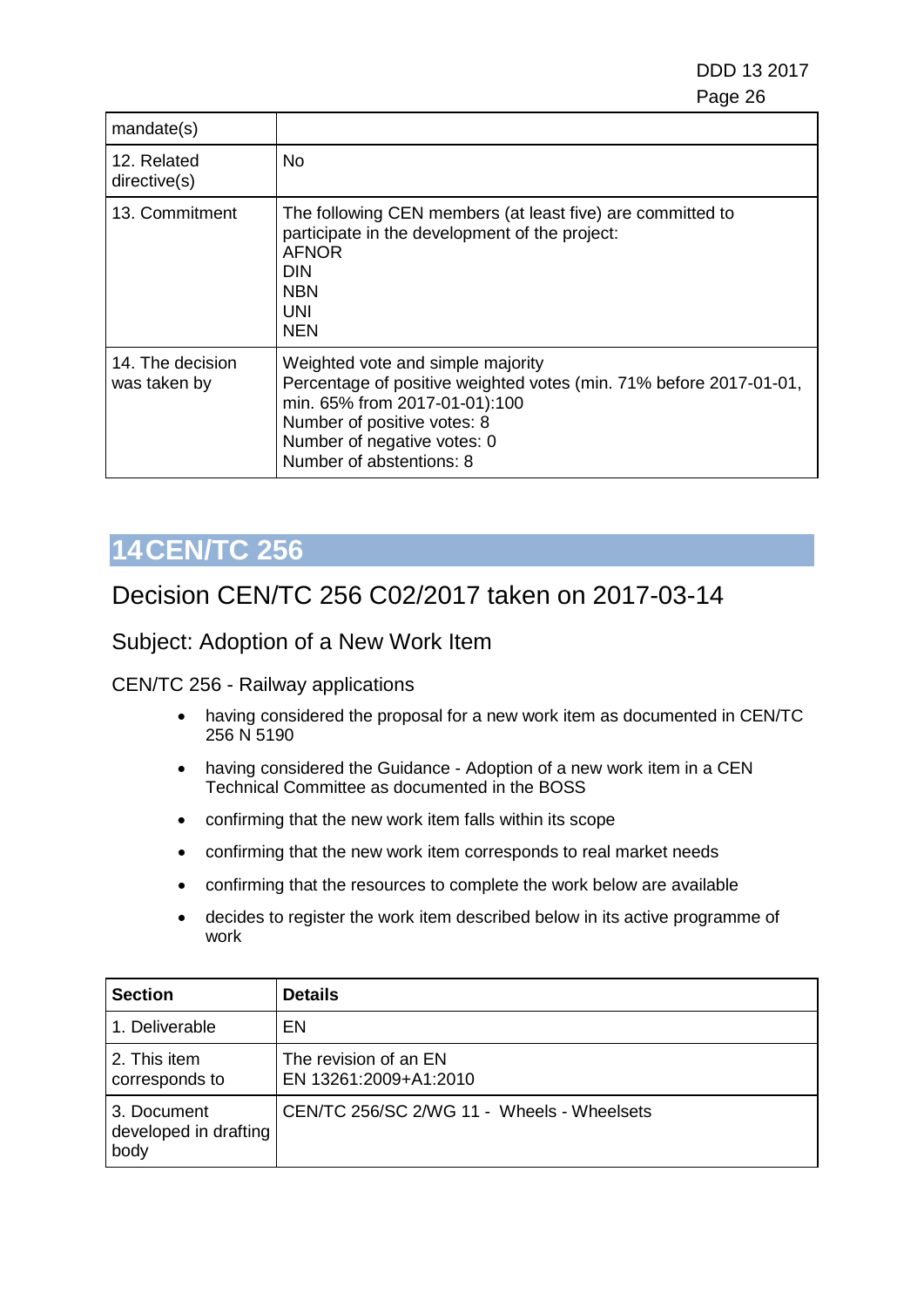DDD 13 2017

| 4. Title                                                            | Railway applications - Wheelsets and bogies - Axles - Product<br>requirements                                                                                                                                                                                                                                                                                                                                                                                                                                                                                                                                                                                                                                                                                                                                                                                                                                                                                                                                                                                                                                                                          |
|---------------------------------------------------------------------|--------------------------------------------------------------------------------------------------------------------------------------------------------------------------------------------------------------------------------------------------------------------------------------------------------------------------------------------------------------------------------------------------------------------------------------------------------------------------------------------------------------------------------------------------------------------------------------------------------------------------------------------------------------------------------------------------------------------------------------------------------------------------------------------------------------------------------------------------------------------------------------------------------------------------------------------------------------------------------------------------------------------------------------------------------------------------------------------------------------------------------------------------------|
| 5. Scope                                                            | This European Standard specifies the characteristics of axles for use<br>on European networks.<br>It defines characteristics of forged or rolled solid and hollow axles,<br>made from vacuum-degassed steel grade<br>EA1N1 that is the most commonly used grade on European networks.<br>For hollow axles, this standard applies<br>only to those that are manufactured by machining of a hole in a<br>forged or rolled solid axle<br>In addition, the particular characteristics for axles in grade EA1T1 and<br>EA4T1 are given in Annex A.<br>Two categories of axle are defined, category 1 and category 2.<br>Generally, category 1 is chosen when the<br>operational speed is higher than 200 km/h.<br>This standard is applicable to axles that are designed in accordance<br>with the requirements of EN 13103 and<br>EN 13104.<br>NOTE Different values for some characteristics may be agreed if a<br>particular process of fabrication (e.g. cold rolling,<br>shot peening, shot peening, steel cleanliness, reduction ratio,<br>improved material properties from melting and heat<br>treatment processes, etc.) has an influence on them. |
| 6. Environmental<br>aspects                                         | Other: not relevant                                                                                                                                                                                                                                                                                                                                                                                                                                                                                                                                                                                                                                                                                                                                                                                                                                                                                                                                                                                                                                                                                                                                    |
| 7. How do you plan<br>to address these<br>environmental<br>aspects? | Other: not relevant                                                                                                                                                                                                                                                                                                                                                                                                                                                                                                                                                                                                                                                                                                                                                                                                                                                                                                                                                                                                                                                                                                                                    |
| 8. Vienna<br>Agreement                                              | No or expected CEN lead                                                                                                                                                                                                                                                                                                                                                                                                                                                                                                                                                                                                                                                                                                                                                                                                                                                                                                                                                                                                                                                                                                                                |
| 9. The project is<br>linked to                                      | No document from another organization                                                                                                                                                                                                                                                                                                                                                                                                                                                                                                                                                                                                                                                                                                                                                                                                                                                                                                                                                                                                                                                                                                                  |
| 10. Track                                                           | Enquiry + Formal Vote (ENQ+FV)                                                                                                                                                                                                                                                                                                                                                                                                                                                                                                                                                                                                                                                                                                                                                                                                                                                                                                                                                                                                                                                                                                                         |
| 11. Related<br>mandate(s)                                           | Yes<br>M/483                                                                                                                                                                                                                                                                                                                                                                                                                                                                                                                                                                                                                                                                                                                                                                                                                                                                                                                                                                                                                                                                                                                                           |
| 12. Related<br>directive(s)                                         | Yes<br>Directive reference   For citation in Official journal<br>2008/57/EC   Yes                                                                                                                                                                                                                                                                                                                                                                                                                                                                                                                                                                                                                                                                                                                                                                                                                                                                                                                                                                                                                                                                      |
| 13. Commitment                                                      | The following CEN members (at least five) are committed to<br>participate in the development of the project:<br><b>AFNOR</b><br><b>SFS</b><br><b>SIS</b><br><b>ASRO</b><br><b>LST</b><br><b>BSI</b><br><b>DIN</b>                                                                                                                                                                                                                                                                                                                                                                                                                                                                                                                                                                                                                                                                                                                                                                                                                                                                                                                                      |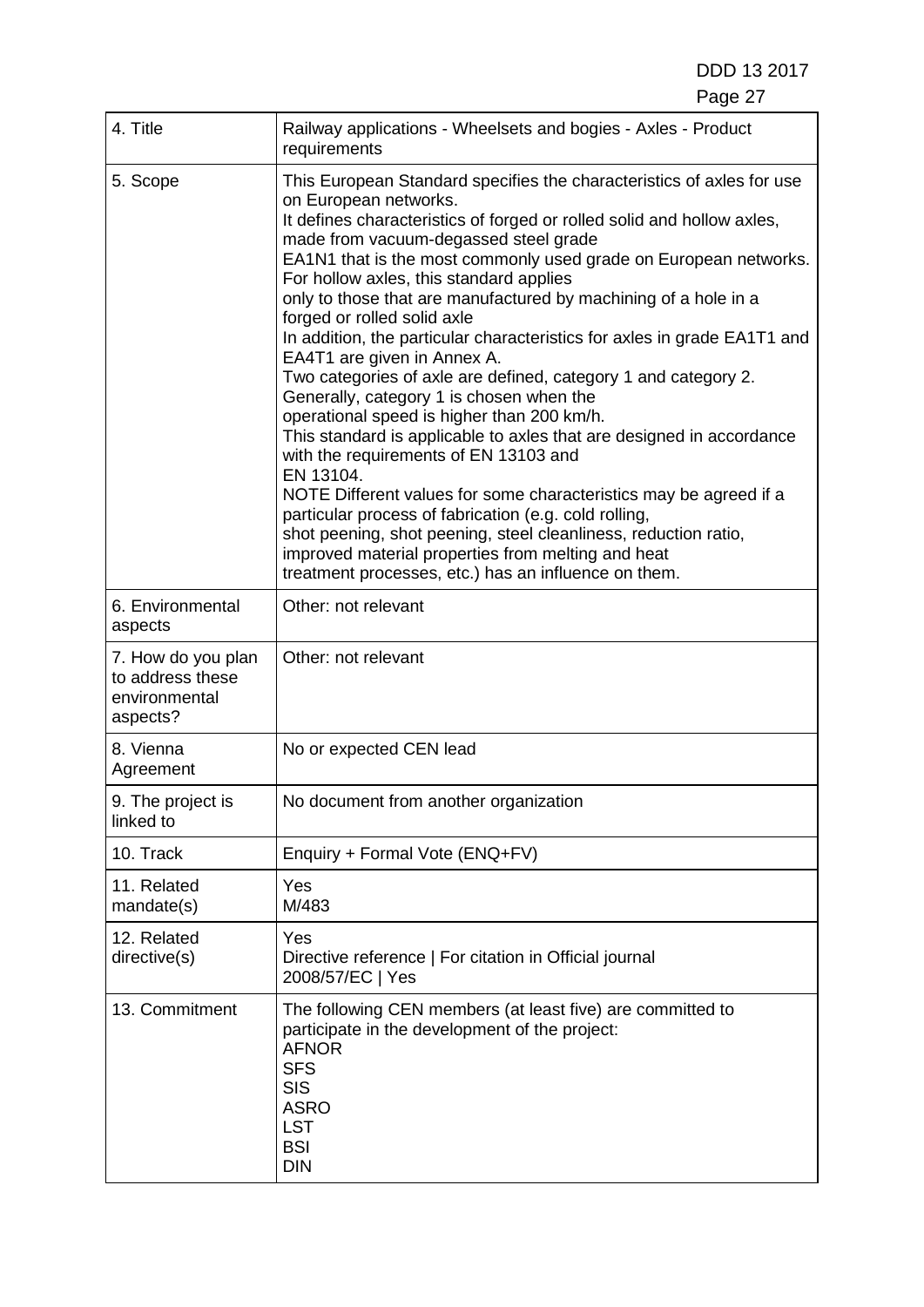DDD 13 2017 e de la construcción de la construcción de la construcción de la construcción de la construcción de la constru

|                                  | <b>UNE</b><br><b>DS</b><br><b>NBN</b><br><b>UNI</b><br><b>NEN</b><br><b>UNMZ</b><br><b>IPQ</b><br><b>PKN</b>                             |
|----------------------------------|------------------------------------------------------------------------------------------------------------------------------------------|
| 14. The decision<br>was taken by | Simple majority (min. 55% as from 2017-01-01)<br>Number of positive votes: 15<br>Number of negative votes: 0<br>Number of abstentions: 4 |

### <span id="page-27-0"></span>Decision CEN/TC 256 C03/2017 taken on 2017-03-14

#### Subject: Adoption of a New Work Item

#### CEN/TC 256 - Railway applications

- having considered the proposal for a new work item as documented in CEN/TC 256 N 5193
- having considered the Guidance Adoption of a new work item in a CEN Technical Committee as documented in the BOSS
- confirming that the new work item falls within its scope
- confirming that the new work item corresponds to real market needs
- confirming that the resources to complete the work below are available
- decides to register the work item described below in its active programme of work

| <b>Section</b>                               | <b>Details</b>                                                                                                                                                                                                                                                                                                                                                                               |
|----------------------------------------------|----------------------------------------------------------------------------------------------------------------------------------------------------------------------------------------------------------------------------------------------------------------------------------------------------------------------------------------------------------------------------------------------|
| 1. Deliverable                               | EN                                                                                                                                                                                                                                                                                                                                                                                           |
| 2. This item<br>corresponds to               | The revision of an EN<br>EN 13262:2004+A2:2011                                                                                                                                                                                                                                                                                                                                               |
| 3. Document<br>developed in drafting<br>body | CEN/TC 256/SC 2/WG 11 - Wheels - Wheelsets                                                                                                                                                                                                                                                                                                                                                   |
| 4. Title                                     | Railway applications - Wheelsets and bogies - Wheels - Product<br>requirements                                                                                                                                                                                                                                                                                                               |
| 5. Scope                                     | This European Standard specifies the characteristics of railway<br>wheels for all track gauges.<br>This standard can also apply to light rail and tramway applications.<br>Five steel grades, ER6, ER7, ER8, ERS8 and ER9 are defined in this<br>standard.<br>NOTE 1: ERS8 has been integrated in this standard as an<br>optimization of steel grades ER8 and ER9 in the context of RCF, and |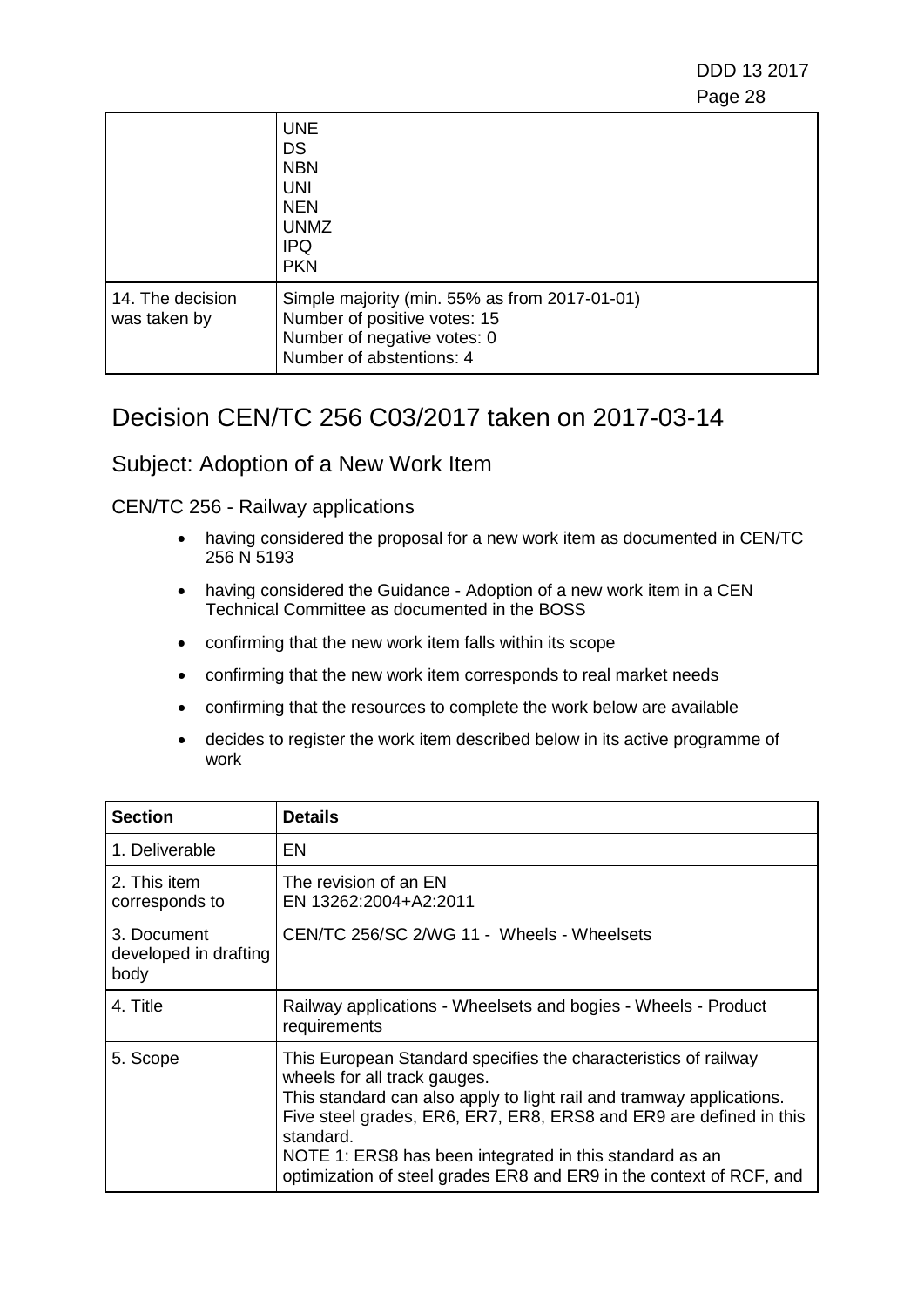|                                                                     | by taking into account European service experience e.g. BS 5892-3 in<br>the UK.<br>Certain characteristics are defined according to a category 1 or a<br>category 2. Category 1 is generally chosen when the operation train<br>speed is higher than 200 km/h. Vehicles running at speeds lower than<br>or equal to 200 km/h generally use wheels of Category 2.<br>These categories can sometimes be subdivided, depending upon the<br>characteristics.<br>This standard is applicable to solid forged and rolled wheels which are<br>made from vacuum degassed steel and have a chilled rim. They are<br>to have already been used in commercial conditions on a European<br>network in a significant quantity, or to have satisfied a technical<br>approval procedure according to EN 13979-1 for their design.<br>Annex A describes the assessment process for acceptance of new<br>materials not cited in this standard.<br>The standard defines the wheel product requirements; the technical<br>approval procedure is not within the scope of this standard.<br>NOTE 2: Rim-chilled describes heat treatment of the rim, the aim of<br>which is to harden the rim and to create compressive residual<br>stresses in the rim. |
|---------------------------------------------------------------------|-------------------------------------------------------------------------------------------------------------------------------------------------------------------------------------------------------------------------------------------------------------------------------------------------------------------------------------------------------------------------------------------------------------------------------------------------------------------------------------------------------------------------------------------------------------------------------------------------------------------------------------------------------------------------------------------------------------------------------------------------------------------------------------------------------------------------------------------------------------------------------------------------------------------------------------------------------------------------------------------------------------------------------------------------------------------------------------------------------------------------------------------------------------------------------------------------------------------------------------|
| 6. Environmental<br>aspects                                         | Other: not relevant                                                                                                                                                                                                                                                                                                                                                                                                                                                                                                                                                                                                                                                                                                                                                                                                                                                                                                                                                                                                                                                                                                                                                                                                                 |
| 7. How do you plan<br>to address these<br>environmental<br>aspects? | Other: not relevant                                                                                                                                                                                                                                                                                                                                                                                                                                                                                                                                                                                                                                                                                                                                                                                                                                                                                                                                                                                                                                                                                                                                                                                                                 |
| 8. Vienna<br>Agreement                                              | No or expected CEN lead                                                                                                                                                                                                                                                                                                                                                                                                                                                                                                                                                                                                                                                                                                                                                                                                                                                                                                                                                                                                                                                                                                                                                                                                             |
| 9. The project is<br>linked to                                      | No document from another organization                                                                                                                                                                                                                                                                                                                                                                                                                                                                                                                                                                                                                                                                                                                                                                                                                                                                                                                                                                                                                                                                                                                                                                                               |
| 10. Track                                                           | Enquiry + Formal Vote (ENQ+FV)                                                                                                                                                                                                                                                                                                                                                                                                                                                                                                                                                                                                                                                                                                                                                                                                                                                                                                                                                                                                                                                                                                                                                                                                      |
| 11. Related<br>mandate(s)                                           | Yes<br>M/483                                                                                                                                                                                                                                                                                                                                                                                                                                                                                                                                                                                                                                                                                                                                                                                                                                                                                                                                                                                                                                                                                                                                                                                                                        |
| 12. Related<br>directive(s)                                         | Yes<br>Directive reference   For citation in Official journal<br>2008/57/EC   Yes                                                                                                                                                                                                                                                                                                                                                                                                                                                                                                                                                                                                                                                                                                                                                                                                                                                                                                                                                                                                                                                                                                                                                   |
| 13. Commitment                                                      | The following CEN members (at least five) are committed to<br>participate in the development of the project:<br><b>AFNOR</b><br><b>SFS</b><br><b>SIS</b><br><b>LST</b><br><b>BSI</b><br><b>DIN</b><br><b>UNE</b><br><b>DS</b><br><b>NBN</b><br><b>UNI</b><br><b>NEN</b>                                                                                                                                                                                                                                                                                                                                                                                                                                                                                                                                                                                                                                                                                                                                                                                                                                                                                                                                                             |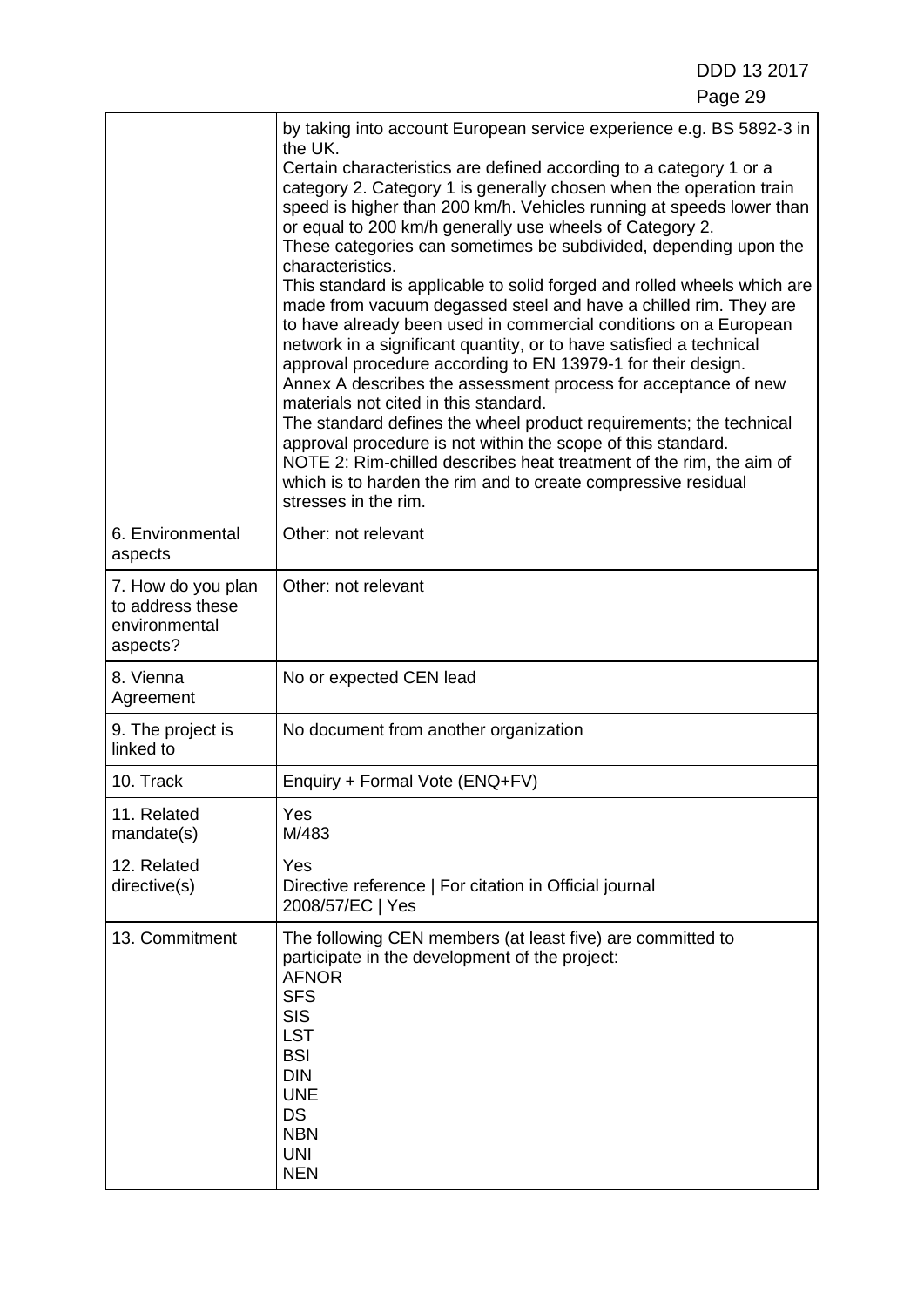DDD 13 2017 e de la construcción de la construcción de la construcción de la construcción de la construcción de la constru

|                                  | <b>UNMZ</b><br><b>IPQ</b><br><b>PKN</b>                                                                                                  |
|----------------------------------|------------------------------------------------------------------------------------------------------------------------------------------|
| 14. The decision<br>was taken by | Simple majority (min. 55% as from 2017-01-01)<br>Number of positive votes: 14<br>Number of negative votes: 0<br>Number of abstentions: 5 |

## <span id="page-29-0"></span>Decision CEN/TC 256 C01/2017 taken on 2017-03-17

### Subject: Adoption of a New Work Item

#### CEN/TC 256 - Railway applications

- having considered the proposal for a new work item as documented in CEN/TC 256 N 5187
- having considered the Guidance Adoption of a new work item in a CEN Technical Committee as documented in the BOSS
- confirming that the new work item falls within its scope
- confirming that the new work item corresponds to real market needs
- confirming that the resources to complete the work below are available
- decides to register the work item described below in its active programme of work

| <b>Section</b>                               | <b>Details</b>                                                                                                                                                                                                                                                                                                                                                                                                                                                                                                                                             |
|----------------------------------------------|------------------------------------------------------------------------------------------------------------------------------------------------------------------------------------------------------------------------------------------------------------------------------------------------------------------------------------------------------------------------------------------------------------------------------------------------------------------------------------------------------------------------------------------------------------|
| 1. Deliverable                               | EN                                                                                                                                                                                                                                                                                                                                                                                                                                                                                                                                                         |
| 2. This item<br>corresponds to               | The revision of an EN<br>EN 13260:2009+A1:2010                                                                                                                                                                                                                                                                                                                                                                                                                                                                                                             |
| 3. Document<br>developed in drafting<br>body | CEN/TC 256/SC 2/WG 11 - Wheels - Wheelsets                                                                                                                                                                                                                                                                                                                                                                                                                                                                                                                 |
| 4. Title                                     | Railway applications - Wheelsets and bogies - Wheelsets - Product<br>requirements                                                                                                                                                                                                                                                                                                                                                                                                                                                                          |
| 5. Scope                                     | This European Standard specifies the characteristics of new<br>wheelsets for use on European networks:<br>This standard is applicable to wheelsets comprising elements that<br>conform to the following European<br>Standards:<br>- EN 13262 for wheels;<br>- EN 13261 for axles;<br>This standard is not fully applicable to wheelsets undergoing<br>maintenance.<br>Some characteristics are given as a function of a category 1 or of a<br>category 2. Category 2 can be divided<br>into sub-categories (2a and 2b) to specify certain characteristics. |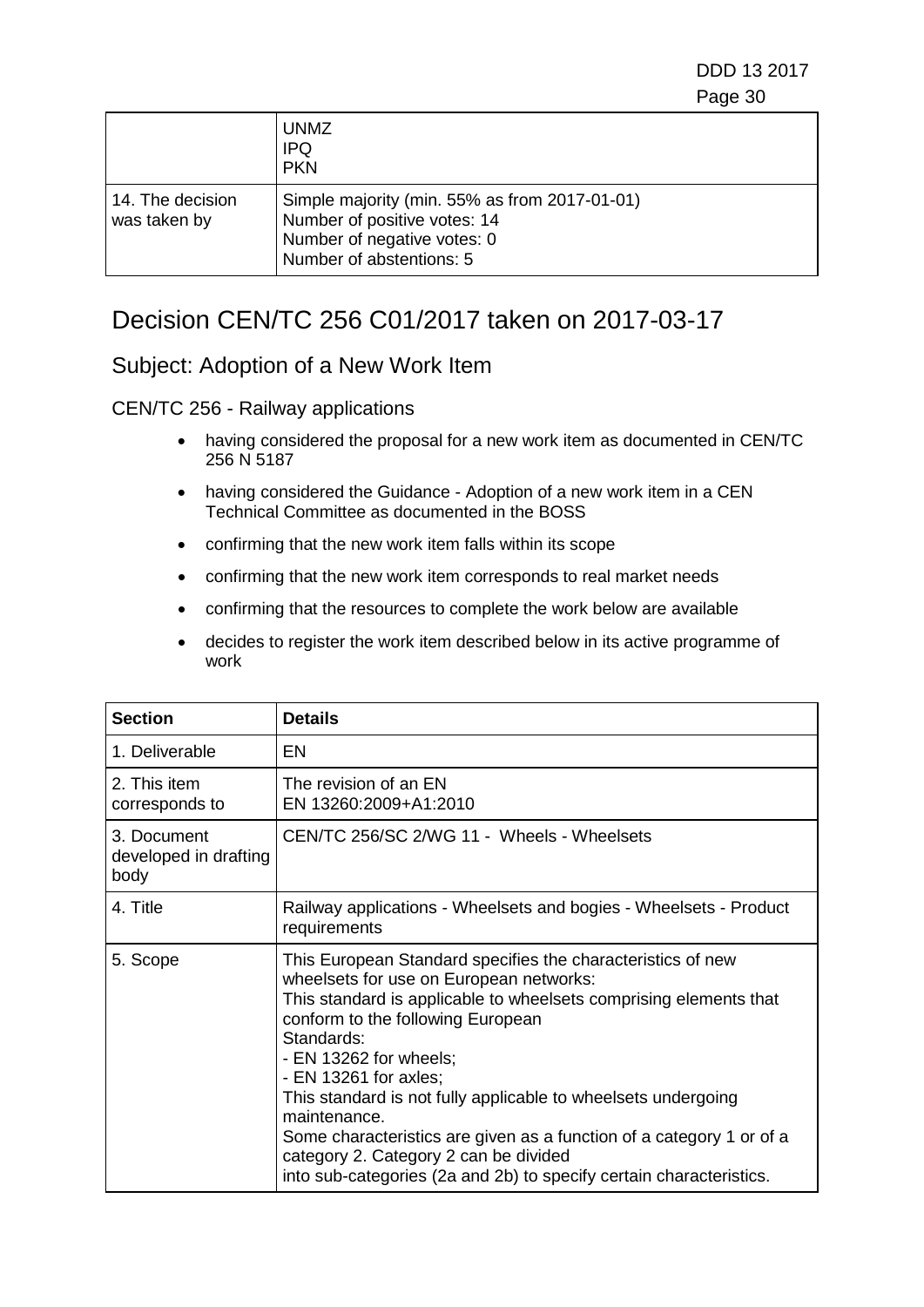DDD 13 2017 Page 31

|                                                                     | Category 1 is generally chosen when the<br>operating speed exceeds 200 km/h. The wheelset then comprises<br>wheels and axle of category 1 as specified<br>in EN 13262 for the wheels and EN 13261 for the axles.                                                                                            |
|---------------------------------------------------------------------|-------------------------------------------------------------------------------------------------------------------------------------------------------------------------------------------------------------------------------------------------------------------------------------------------------------|
| 6. Environmental<br>aspects                                         | Other: not relevant                                                                                                                                                                                                                                                                                         |
| 7. How do you plan<br>to address these<br>environmental<br>aspects? | Other: not relevant                                                                                                                                                                                                                                                                                         |
| 8. Vienna<br>Agreement                                              | No or expected CEN lead                                                                                                                                                                                                                                                                                     |
| 9. The project is<br>linked to                                      | No document from another organization                                                                                                                                                                                                                                                                       |
| 10. Track                                                           | Enquiry + Formal Vote (ENQ+FV)                                                                                                                                                                                                                                                                              |
| 11. Related<br>mandate(s)                                           | Yes<br>M/483                                                                                                                                                                                                                                                                                                |
| 12. Related<br>directive(s)                                         | Yes<br>Directive reference   For citation in Official journal<br>2008/57/EC   Yes                                                                                                                                                                                                                           |
| 13. Commitment                                                      | The following CEN members (at least five) are committed to<br>participate in the development of the project:<br><b>AFNOR</b><br><b>SFS</b><br><b>SIS</b><br><b>LST</b><br><b>BSI</b><br><b>DIN</b><br><b>UNE</b><br>DS<br><b>NBN</b><br><b>UNI</b><br><b>NEN</b><br><b>UNMZ</b><br><b>IPQ</b><br><b>PKN</b> |
| 14. The decision<br>was taken by                                    | Simple majority (min. 55% as from 2017-01-01)<br>Number of positive votes: 14<br>Number of negative votes: 0<br>Number of abstentions: 5                                                                                                                                                                    |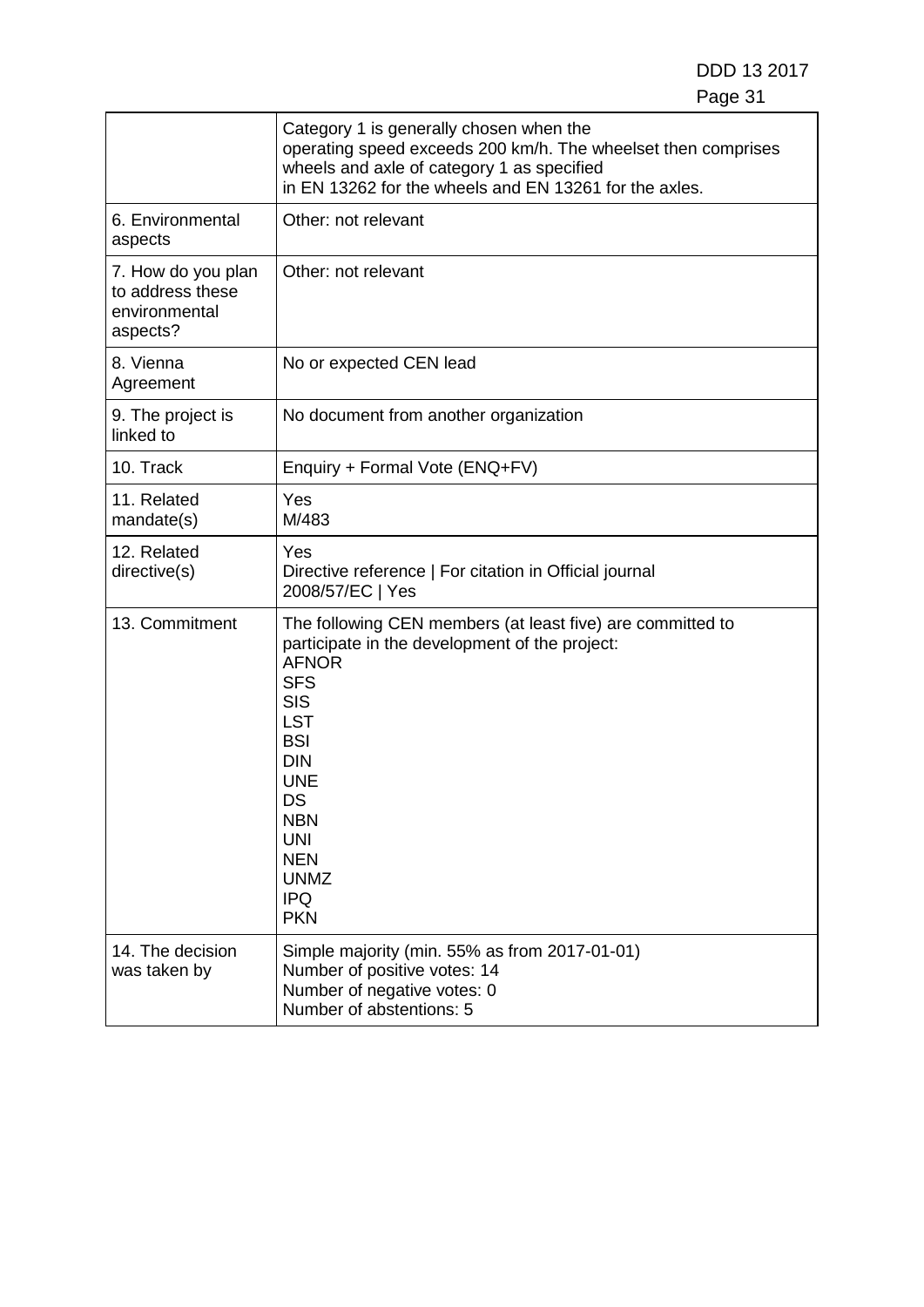### <span id="page-31-0"></span>Decision CEN/TC 256 C08/2017 taken on 2017-03-21

Subject: 3 year time-frame for the development of WI 00256759 - 9 month Tolerance Request.

CEN/TC 256 - Railway applications

- considering Resolution BT 34/2002 by which BT decided that any work item to result in an EN, registered after 2002-10-31, shall normally result in an EN after 3 years and set maximum times between well identified stages, as well as Resolution BT 42/2003 deciding on variant timeframes;
- considering Resolution BT 42/2008 allowing the CEN/TCs, for well identified and justified reasons, to claim one tolerance of 9 months, applicable to the target dates for submission of a draft to CCMC (or ISO/CS in case of Vienna Agreement - CEN Lead) for the relevant procedure(s) (i.e. CEN Enquiry and/or Formal Vote, UAP, TCA);
- considering that for work item *00256759 - prEN 17023 - Railway applications - Rolling stock maintenance - Creation and modification of maintenance plan*, it proves impossible to Dispatch FV draft to CMC by 2017-06-29;
- claims a tolerance of 9 months (i.e. a postponement of 9 months of the deadlines for all the stages not yet reached) for the following reasons: EN 17018 "Terms and definition" will be normative referenced in EN 17023. So EN 17018 has to be

published as a standard before the EN 17023 "Creation and modification of maintenance plan" starts Formal Vote

• confirms that CEN/TC 256 will Dispatch FV draft to CMC (or ISO/CS in case of Vienna Agreement - CEN Lead) by 2018-03-29 at the latest.

The decision was taken by simple majority with 14 positive vote(s), 0 negative vote(s) and 6 abstention(s).

# **15CEN/TC 338**

## <span id="page-31-1"></span>Decision 2/2017 taken by CEN/TC 338 on 2017-03-20

#### Subject: CEN/TC 338 - Appointment of Chairperson

The CEN/TC 338 - Cereals and cereals products,

- considering the CEN/CENELEC Internal Regulations Part 2, subclause 3.2.2, which lays down the rules for nomination, appointment and responsibilities of Chairpersons;
- noting the nomination by the Technical Committee Secretariat;
- noting the commitment of the applicant to the responsibilities and duties of a Technical Committee Chairperson as given in the CEN BOSS;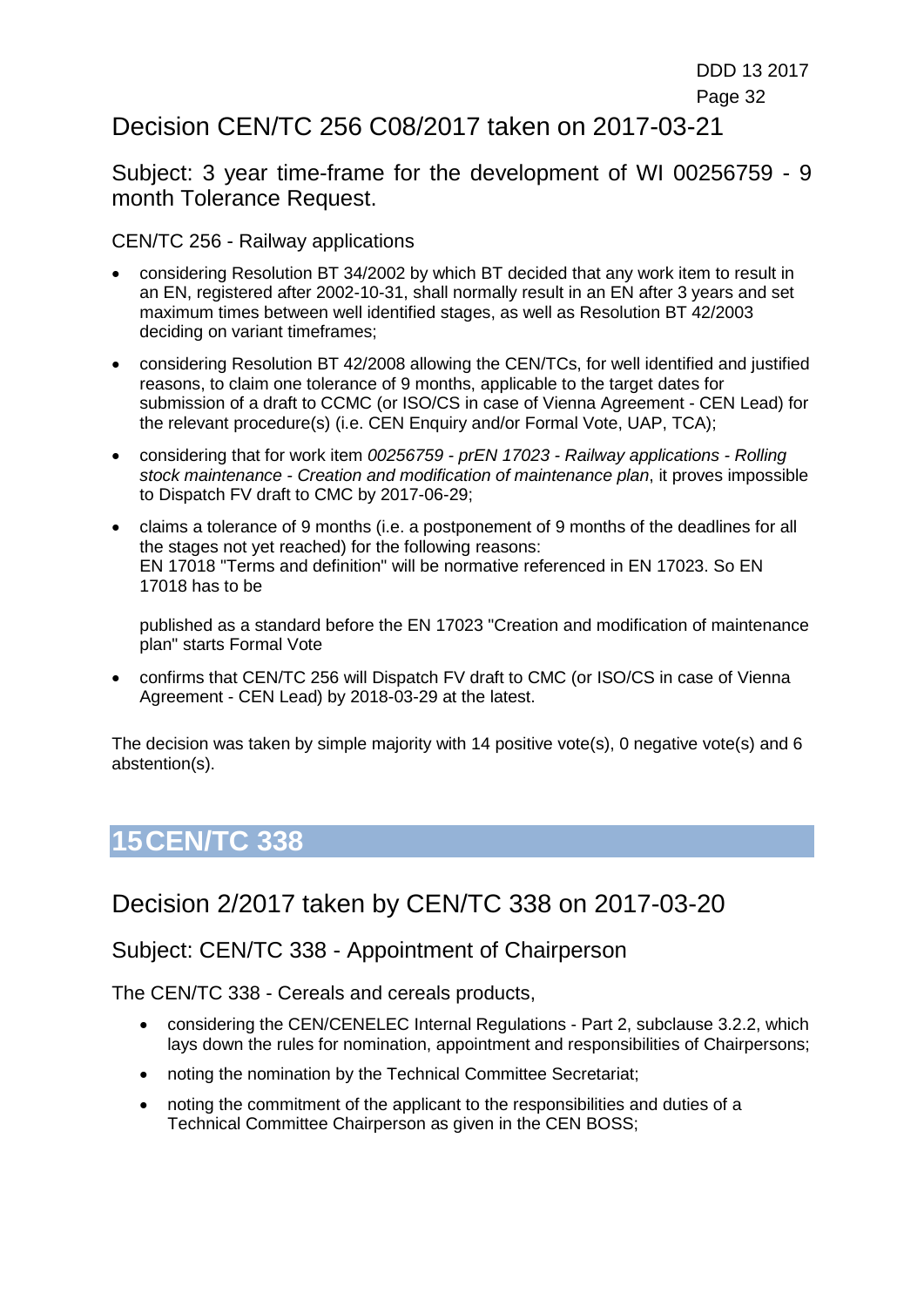decides to re-appoint *Mr Marc PROVOT*, as Chairman of CEN/TC *338* for a period of *3*  years starting on *2017-03-12*, noting that *Mr Marc PROVOT* is Chairperson of the Technical Committee since *2005-03-12*.

The decision was taken by *unanimity with 13 positive votes, 0 negative vote(s) and 3 abstention(s)*.

# **16CEN/TC 342**

## <span id="page-32-0"></span>Decision CEN/TC 342 03/2017 taken on 2017-03-15

### Subject: Adoption of a Preliminary Work Item

CEN/TC 342 Metal hoses, hose assemblies, bellows and expansion joints

- having considered the proposal for a new work item as documented in CEN/TC 342 N 328
- having considered the Guidance Adoption of a new work item in a CEN Technical Committee as documented in the BOSS
- confirming that the new work item falls within its scope
- confirming that the new work item corresponds to real market needs
- confirming that the resources to complete the work below are available
- decides to register the work item described below in its active programme of work

| <b>Section</b>                               | <b>Details</b>                                                                                                                                                                                                |
|----------------------------------------------|---------------------------------------------------------------------------------------------------------------------------------------------------------------------------------------------------------------|
| 1. Deliverable                               | EN                                                                                                                                                                                                            |
| 2. This item<br>corresponds to               | Revision of EN<br>EN ISO 7369:2004                                                                                                                                                                            |
| 3. Document<br>developed in drafting<br>body | CEN/TC 342/WG 1 - Hose assemblies and fittings                                                                                                                                                                |
| 4. Title                                     | Pipework - Metal hoses and hose assemblies - Vocabulary                                                                                                                                                       |
| 5. Scope                                     | The vocabulary in ISO 7369:2004 is out of date and that this standard<br>needs to be revised to update the definitions in accordance to EN ISO<br>10380, EN 14585 and the PED (Pressure Equipment Directive). |
|                                              | Revision of EN ISO 7369:2004 under VA/CEN lead with Eric<br>Winterbert as project leader is accepted by ISO/TC 5/SC 11<br>(Resolution 1/2016).                                                                |
|                                              | The exact scope of the revision will be clarified by the project group<br>before launching the NWIP ballot.                                                                                                   |
| 6. Environmental                             |                                                                                                                                                                                                               |